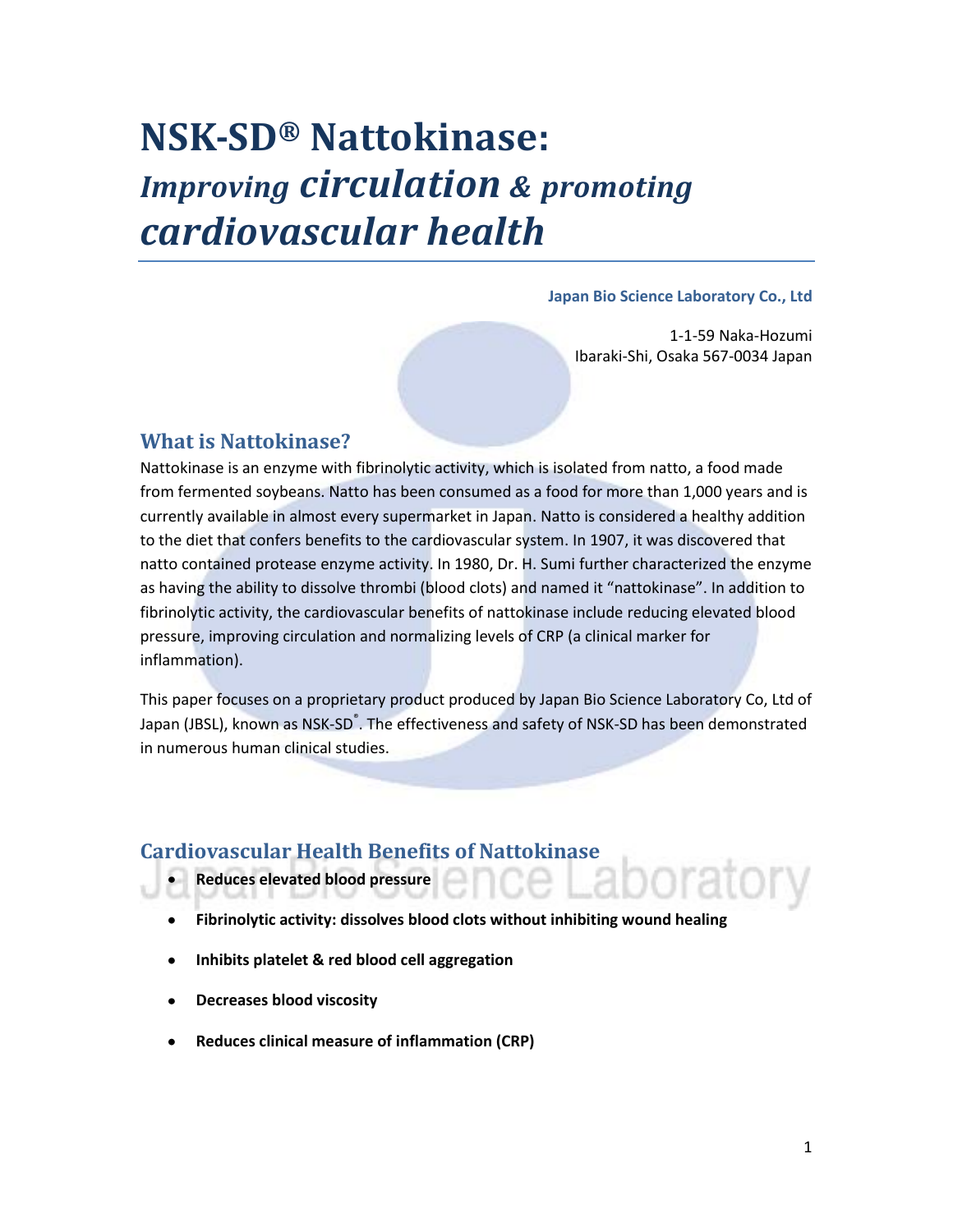## **Table of Contents**

| Reduction of Platelet Aggregation, Rouleaux formation and Blood Viscosity  10 |  |
|-------------------------------------------------------------------------------|--|
|                                                                               |  |
|                                                                               |  |
|                                                                               |  |
|                                                                               |  |
|                                                                               |  |
|                                                                               |  |
|                                                                               |  |
|                                                                               |  |
|                                                                               |  |
|                                                                               |  |
|                                                                               |  |
|                                                                               |  |
|                                                                               |  |
|                                                                               |  |
|                                                                               |  |
|                                                                               |  |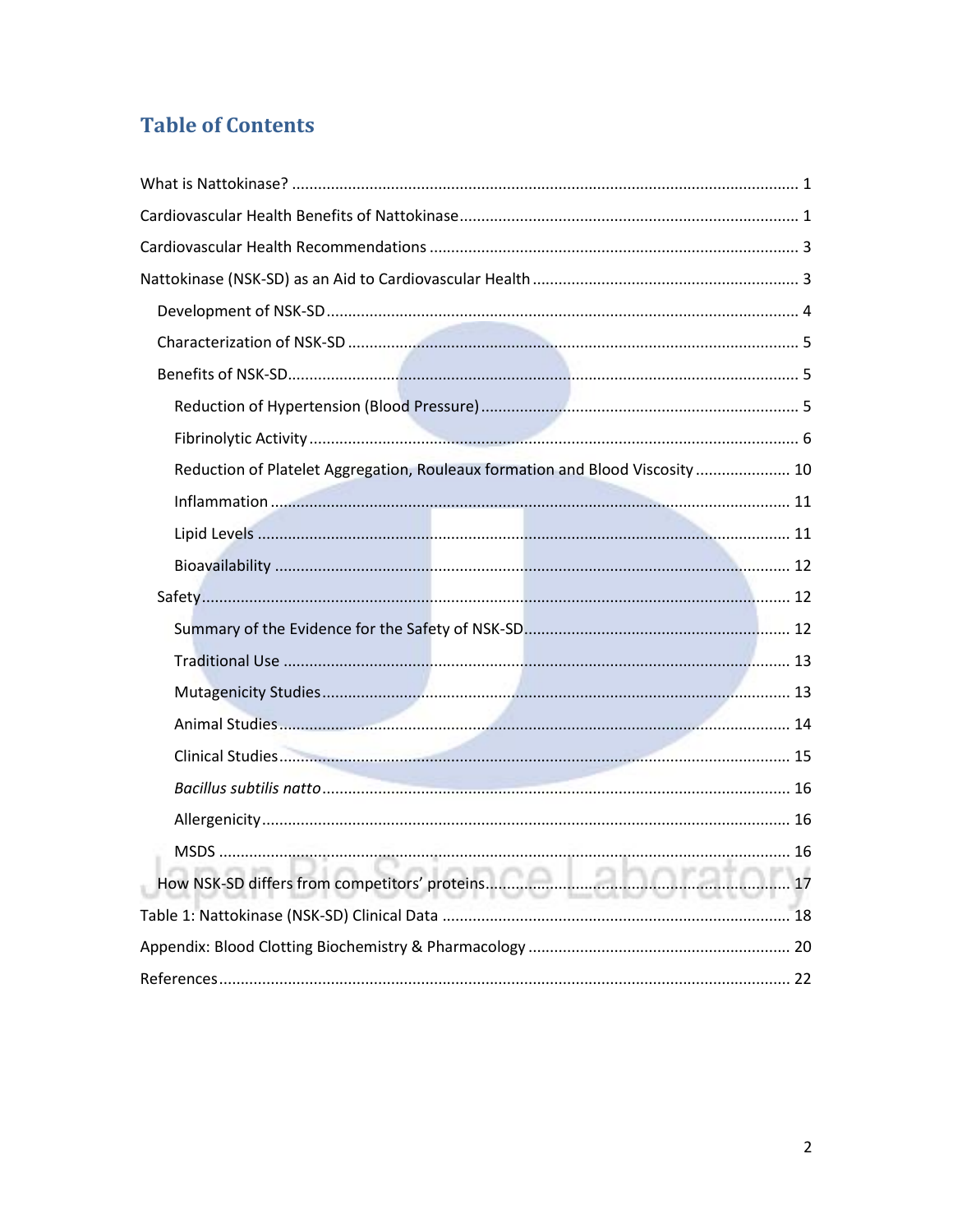## **Cardiovascular Health Recommendations**

In 2010, the American Heart Association published goals and guidelines for improving cardiovascular health and preventing cardiovascular disease and stroke. The ideal behaviors and clinical parameters were defined as: non-smoking, body mass index <25 kg/m<sup>2</sup>, physical activity at defined levels, a healthy diet, total cholesterol <200 mg/dl, blood pressure <120/80 mmHg and fasting blood glucose <100 mg/dl (Lloyd-Jones et al. 2010). Previously to this report, the focus on prevention had been to reduce the incidence of cardiovascular events (heart attack or stroke) in those already presenting with risk factors. Now the goal is for everyone to develop healthy habits that preempt the development of cardiovascular risk factors (elevated blood pressure, cholesterol, and fasting glucose).

Cardiovascular disease is associated with dysfunctional or injured blood vessels, which are prone to develop clots (thrombi). Thrombosis is a multi-step process wherein platelets adhere to the damaged vessel wall, secrete stimulatory mediators and start a cascade of biochemical events resulting in a clot. These clots can obscure blood flow, thereby decreasing oxygen supply to the tissues. The result can be heart attack, stroke or peripheral occlusive disease.

General dietary guidelines for cardiovascular health include the intake of fruits, vegetables, fish and whole grains, along with a reduction in sodium, sugar sweetened beverages and saturated fat (Lloyd-Jones et al 2010). Certain dietary interventions have been associated with reducing certain aspects of thrombosis. These foods include protein from soybeans, unsaturated fatty acids in olive oil and fatty fish, garlic, onions, ginger and tomatoes (Phang et al. 2011).

## **Nattokinase (NSK-SD) as an Aid to Cardiovascular Health**

Natto (the food) and purified nattokinase have been shown to degrade fibrin clots in vitro. Nattokinase degrades fibrin directly in clot lysis assays with activity comparable to plasmin, which is the body's own anti-clotting mechanism. Nattokinase also degrades fibrin indirectly via plasminogen activator inhibitor 1 (PAI-1), which is the primary inhibitor of tissue-type plasminogen activator (t-PA). Importantly, nattokinase does not inhibit the formation of fibrin from fibrinogen, thus it does not inhibit the formation of blood clots. This is important as it means that nattokinase does not inhibit blood clotting in response to injury.

The cardiovascular benefits of nattokinase include reducing elevated blood pressure, improving circulation and normalizing levels of CRP, a clinical marker for inflammation (Table 1). Nattokinase (NSK-SD) has been shown in pharmacokinetic studies to be bio-available when taken orally with the peak plasma concentration occurring approximately 13 hours after ingestion (Ero et al. 2011). Several clinical studies have demonstrated the ability of nattokinase (NSK-SD) to reduce elevated blood pressure. The most conclusive study, a randomized, placebocontrolled study of 8 weeks conducted with hypertensive subjects, demonstrated that NSK-SD could reduce both systolic and diastolic blood pressure compared to placebo (Kim et al. 2008).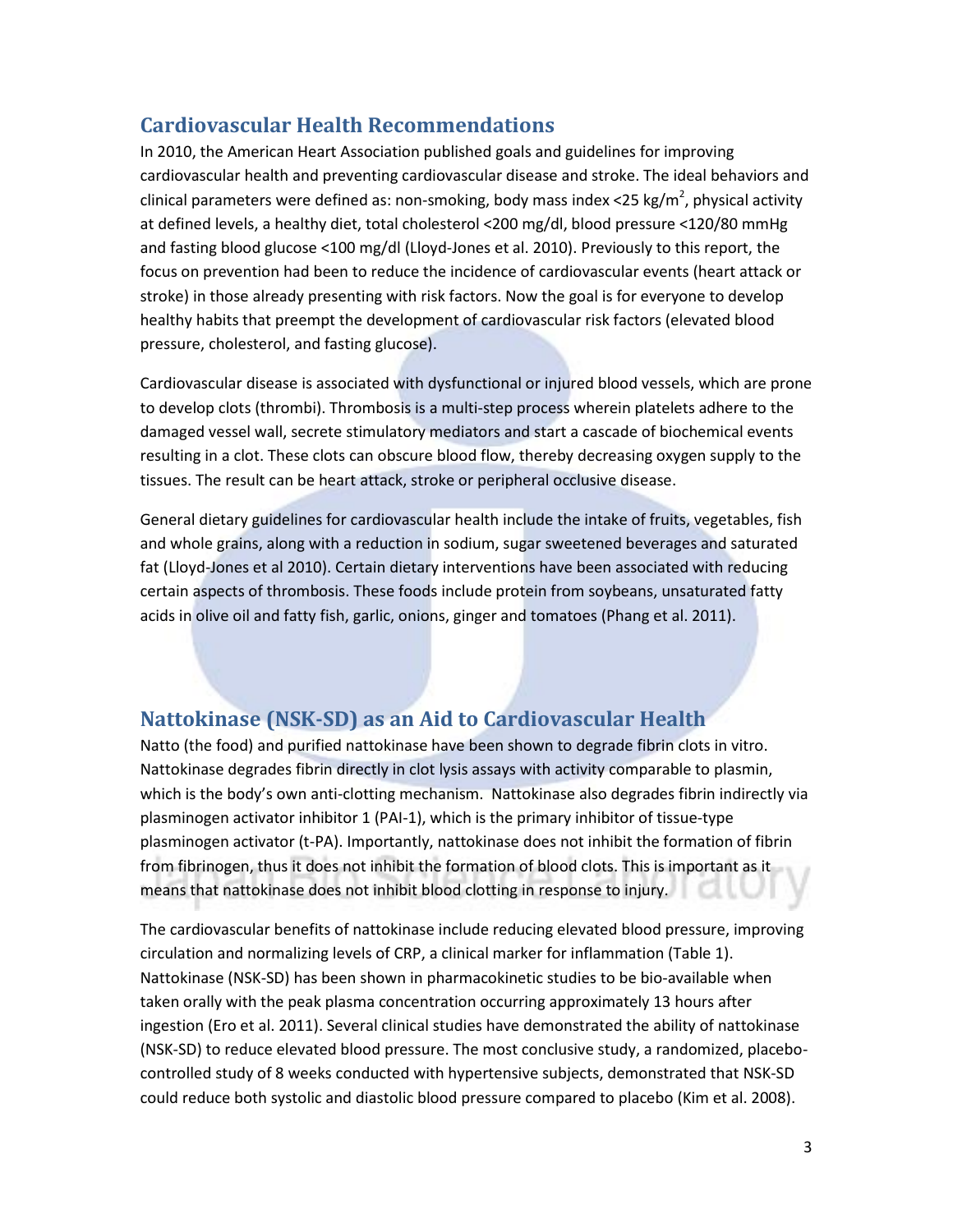Human clinical studies have also demonstrated fibrinolytic activity. A single dose decreased exvivo euglobin (clot) lysis time (ELT) for up to 8 hours after oral intake and increased lysis area on a fibrin plate (euglobin fibrinolytic activity, EFA) for up to 12 hours (Sumi et al. 1990). Nattokinase has also clinically demonstrated the ability to inhibit platelet aggregation, reduce rouleaux formation in blood cells and decrease blood viscosity (Iuchi et al. 2006;Takaoka 2005).

Recent research suggests a role for of inflammation as a key pathogenic mechanism in cardiovascular disease. The American Heart Association recommends C-reactive protein (CRP) as an independent clinical marker for inflammation and cardiovascular disease risk (Pearson et al. 2003). Nattokinase has clinically demonstrated the ability to normalize levels of CRP (Jeske et al. 2011).

## **Development of NSK-SD**

As previously stated, nattokinase is extracted from natto, a Japanese food that has been consumed for more than 1,000 years. Natto is made by fermenting cooked soybeans with a particular bacterium: *Bacillus subtilis natto*. The soybeans are fermented at 40 degrees C (104 degrees F) for 14 to 18 hours until the dark drown beans are covered with a sticky, viscous, string-like material. Because of this texture, natto has been called a vegetable cheese. Natto has a slightly musty flavor and characteristic odor.

It was discovered that natto contained protease enzyme activity in 1907, by Dr. S. Swamura. In 1925, Dr K. Oshima reported that the protease degraded fibrin and gelatin. In 1956, Dr. S. Miyake defined the amino acid composition of the enzyme. In 1980, Dr. H. Sumi confirmed the proteolytic activity when he tested 173 different foods for their effects on dissolving thrombi (blood clots) associated with heart attack and stroke. He named the enzyme "nattokinase" (Sumi et al. 1987).

The usual serving of natto food is 50 g, which has fibrinolytic activity that has been measured as 2,000 CU. (This measurement is approximate as there are several strains of *Bacillus subtilis natto*  that produce varying potencies of enzyme activity.) CU is a measurement of activity compared to the action of plasmin, the endogenous fibrinolytic enzyme. The CU measurement has been replaced with FU activity units with a ratio of 1.33 to 1. Thus, 50 g of natto food has approximately 1500 units of FU activity.

Nattokinase is a serine protease with 275 amino acid residues and a molecular weight of 27,728 Daltons. Nattokinase is a member of the subtilisin family of enzymes and DNA sequencing shows 99.5 and 99.3% homology to subtilisin E and amylosacchariticus, respectively (Nakamura et al. 1992).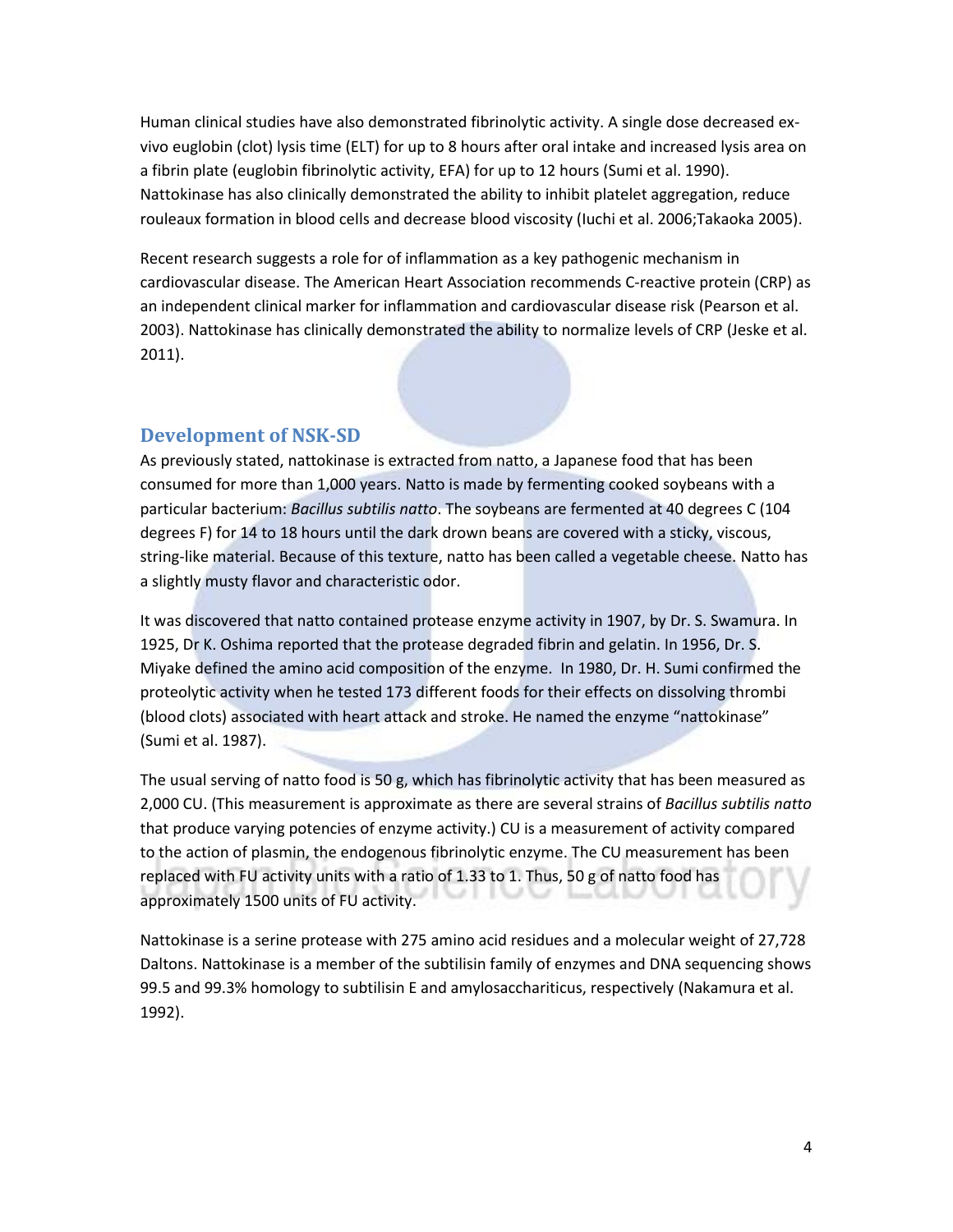## **Characterization of NSK-SD**

NSK-SD is a white (milk-white) colored powder with little to no smell. It has a nattokinase activity of more than 20,000 FU/g. The recommended intake level is 2,000 FU/day. All vitamin  $K_2$ (which may increase blood coagulation) has been removed. NSK-SD is produced from nongenetically modified soybeans fermented with a proprietary strain of *Bacillus subtilis natto*. NSK-SD is stable in the pH range of 5.5 to 10 at 25 degrees C for 24 hours. NSK-SD in a soft gel capsule (NSK-II) retains 75 to 80% of activity when exposed to a pH of 2.0, mimicking gastric fluid, for 30 minutes. NSK-SD is stable at 50 degrees C for 1 hour. The optimal fibrinolytic activity occurs around 65 degrees C and pH 10.5. NSK-SD is stable under pressures up to 2000 kg/cm<sup>2</sup> and can therefore be pressed into tablet form.

NSK-SD is sold in soft gel capsules, known as NSK-II. The capsules contain 100 mg of NSK-SD with a minimum activity level of 2,000 FU. NSK-SD has replaced a previous product called NSK-FD (freeze-dried), which was a less purified product with an activity of 13,000 FU/g.

## **Benefits of NSK-SD**

## **Reduction of Hypertension (Blood Pressure)**

Blood pressure control is influenced by the renin-angiotensin hormonal complex. Angiotensinogen, a protein produced by the liver, is transformed in the blood to angiotensin I by the enzyme renin. Angiotensin I, in turn, is converted to angiotensin II by angiotensin-converting enzyme (ACE). Angiotensin II increases blood pressure by constricting blood vessels. Two enzymes that exert control in this system, therefore, are renin and ACE. Inhibition of ACE is a common mechanism for hypertensive medications. However, renin, an enzyme that is released by the kidneys, is proposed to be the rate-limiting factor in the renin-angiotensin system.

Traditional knowledge is that natto in the diet tends to lower blood pressure. It has been suggested that the mechanism for this effect may be the inhibition of ACE (Maruyama and Sumi 1998). However, a recent clinical study found no difference in blood levels of ACE following treatment with nattokinase but did report a decrease in renin activity (Kim et al 2008). Thus, the mechanism whereby nattokinase decreases blood pressure may be through inhibition of renin activity.

## *Reduction of Hypertension: Animal Study*

Nattokinase was demonstrated to decrease blood pressure in Wistar Rats. The animals (400-450 g; male) were administered intraperitoneally 0.5 ml of a lyophilized extract (80% ethanol; equivalent to 25 mg natto – roughly 0.8 FU total or 2 FU/kg body weight) and blood pressure was measured using the tail artery. The average systolic blood pressure of 6 rats decreased significantly 2 and 3 hours after administration of the natto extract by 12.6% and 13.2%,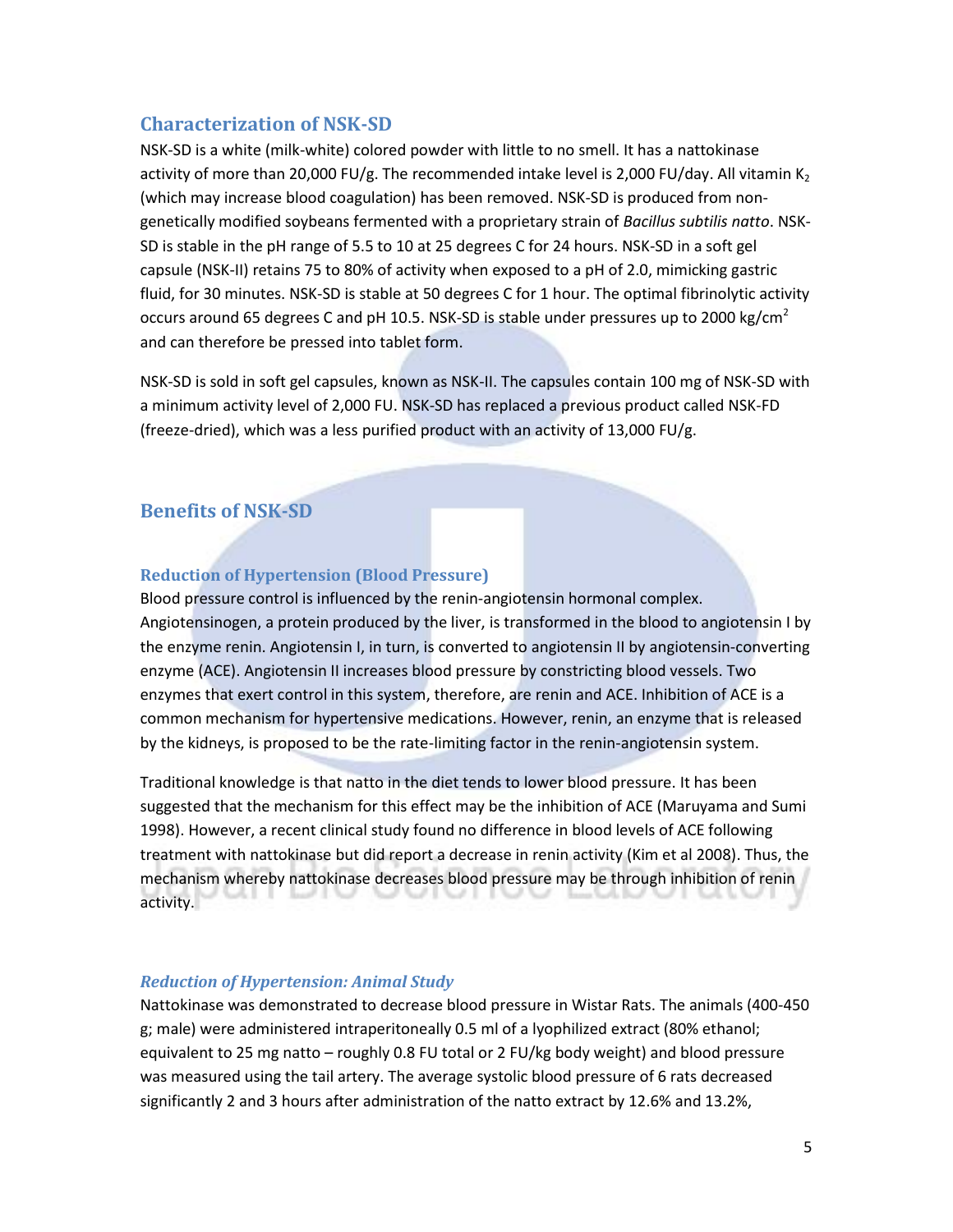respectively (both  $p<0.05$ ). The systolic blood pressure decreased from 166  $\pm$ 14 mmHg at baseline to 144 ± 27 mmHg after 3 hours (Maruyama & Sumi 1998).

## *Reduction of Hypertension: Clinical Studies*

In an open label clinical study, 30g of lyophilized extract (80% ethanol; equivalent to 200 g natto, roughly 6,400 FU) was administered orally for 4 consecutive days to human volunteers with high blood pressure. In 4 of 5 volunteers the systolic as well as diastolic blood pressure decreased (measured in the supine position). The systolic average values decreased by 10.9% from 173.8  $\pm$ 20.5 to 154.8  $\pm$ 12.6 mmHg. The diastolic blood pressure decreased by 9.9% from 101.0  $\pm$  11.4 to 91.2 ±6.6 mmHg (Maruyama & Sumi 1998).

A randomized, placebo-controlled, crossover study was conducted with 20 men and women (ages 18-75 years old) with a variety of disease states (essential hypertension, hyper-coagulable states, auto-immune diseases and diabetes). Half of the study population received 4,000 FU (2,000 FU twice daily of NSK-SD) and the other half received placebo. After 4 weeks the groups crossed over and received the alternate intervention. There was a significant decrease in systolic blood pressure compared to baseline for the NSK-SD group (p=0.039) and no significant change in diastolic blood pressure compared to baseline. The placebo treatment did not cause any change in systolic or diastolic pressure (Krishnan Medical Association SC. 2003).

Another, more definitive, randomized, double-blind, placebo-controlled study was conducted with 73 hypertensive participants (20-80 years-old) with an initial systolic blood pressure between 130-159 mmHg. The participants received NSK-SD (2,000 FU per day) or placebo for 8 weeks. After 8 weeks of treatment there were significant decreases in systolic and diastolic blood pressure compared to placebo (both p<0.05). Both treatment and placebo groups had some reduction in blood pressure, with the net decreases for the treatment group being 5.5 mmHg in systolic blood pressure and 2.8 mmHg in diastolic blood pressure. There was also a net decrease in plasma renin activity (1.17 ng/ml/hr) in the treatment group compared to the control group (p<0.05). There was no significant difference in ACE levels between the two groups (Kim et al 2008).

## an Bio Science Laboratory **Fibrinolytic Activity**

Nattokinase has been shown to degrade fibrin clots both directly and indirectly. Clot lysis assays indicate nattokinase degrades fibrin directly with activity comparable to plasmin. Kinetic assays suggest nattokinase is 6 times more active than plasmin in degrading cross-linked fibrin. Nattokinase degrades fibrin indirectly by affecting plasminogen activator activity. Nattokinase does not directly stimulate plasminogen activator activity. Instead there are suggestions that it degrades plasminogen activator inhibitor 1 (PAI-1), which is the primary inhibitor of tissue-type plasminogen activator (t-PA). Importantly, nattokinase does not inhibit the formation of fibrin from fibrinogen, thus it does not inhibit the formation of blood clots in response to injury.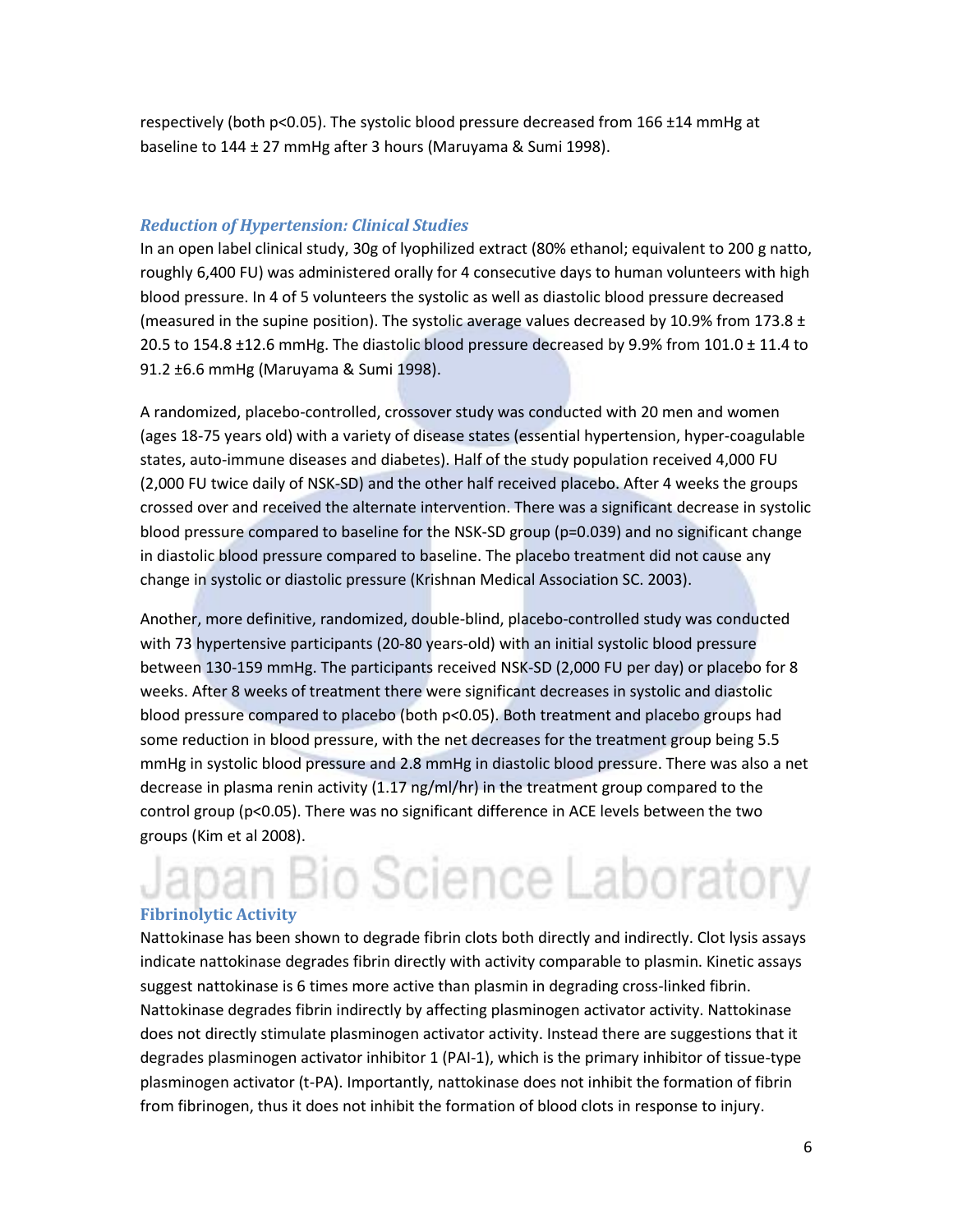Human clinical studies have demonstrated that nattokinase has the ability to decrease euglobin (clot) lysis time (ELT) up to 8 hours after oral intake of a dose of natto estimated at 6,000 FU. In addition, euglobulin fibrinolytic activity (EFA: lysis area on a fibrin plate) was increased significantly up to 12 hours following administration. Nattokinase has also demonstrated the ability to dissolve experimentally-induced thrombi in animal experiments using dogs and rats. In addition, nattokinase has been shown to prevent thickening of vascular intima in a rat model. Details of the results summarized above are given below.

## *Fibrinolytic Activity: In Vitro*

Initially, the fibrinolytic activity of natto was demonstrated when the vegetable cheese was applied directly to fibrin. The fibrinolytic activity was approximately 40 CU (plasma units)/g wet weight and the isolated protease was named nattokinase (Sumi et al 1987). Fibrinolytic activity of 40 CU is equal to 30 FU (Fibrin Degradation Units). Further experiments using a clot lysis assay (cross-linked fibrin) revealed that purified nattokinase had 4 to 5 times the fibrinolytic activity of plasmin. Nattokinase cleaved fibrinogen and fibrin, producing similar degradation products to those produced by plasmin.

Test preparations of pure nattokinase and capsule contents (bulk powder plus excipients) were tested in a series of in vitro experiments in human plasma. Test concentrations (0.2 to 1.6 FU/ml) were calculated as twice the plasma concentration of the highest recommended dose (4,000 FU) assuming 100% bioavailability in a 5-liter average blood volume. In this system, the functional ability of fibrinogen to form fibrin in response to thrombin was not altered by concentrations of 0.2 to 0.8 FU/ml nattokinase. Only at the highest concentrations of 0.8 and 1.6 FU/ml did nattokinase reduce the quantity of fibrinogen. This finding suggests that nattokinase will not affect the body's ability to respond to tissue wounding, when taken at the usual intake levels (Ero and Lewis 2008).

Unlike urokinase, nattokinase does not stimulate fibrinolysis by directly stimulating plasminogen activator activity (Fujita et al. 1993). Instead, nattokinase is reported to degrade an important inhibitor of plasminogen activator activity. Plasminogen activator inhibitor 1 (PAI-1) is the primary inhibitor of tissue-type plasminogen activator (t-PA). Nattokinase cleaved active recombinant PAI-1 into low molecular weight fragments at concentrations of 0.02-1.0 nM (half maximal activity at 0.1 nM). In reducing the activity of the inhibitor, nattokinase enhanced t-PA induced lysis of the fibrin clot in a dose-related manner (0.06-1 nM) (Urano et al. 2001). In contrast with the above study, another group conducting an in vitro test in human plasma reported that nattokinase (0.8 and 1.6 FU/ml) slightly increased the presence of PAI-1 (Ero & Lewis 2008)**.**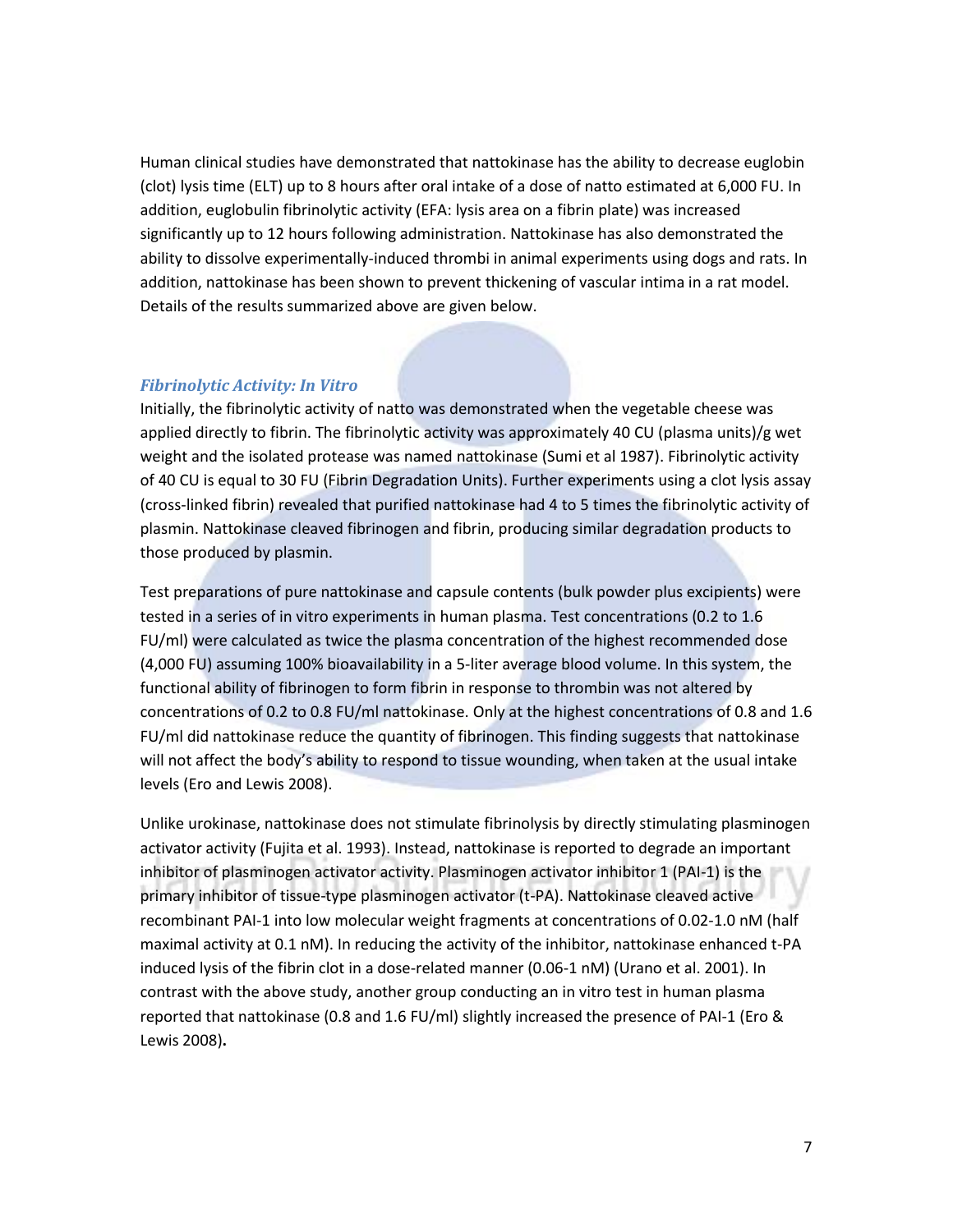## *Fibrinolytic Activity: Animal Studies*

The fibrinolytic activity of nattokinase was tested in dogs using an experimental thrombosis model in which bovine fibrinogen and thrombin were infused into the animals. Three dogs were treated with nattokinase and six dogs were given placebo, serving as controls. Four capsules of nattokinase (250 mg /capsule; 2.13 CU/mg; calculated to be a total of approximately 1,600 FU) or placebo were given orally. Angiograms were obtained before induction of the thrombus and from 2.5 to 24 hours afterwards. In the control group, there was no sign of lysis 18 hours after induction of thrombosis. By contrast, the dogs treated with nattokinase had complete restoration of blood circulation within 5 hours (Sumi et al 1990).

The fibrinolytic activity of nattokinase was also tested in a rat model, in which a thrombus was formed in the common carotid artery by damaging the endothelial cells of the vessel wall with acetic acid. In this model, urokinase or t-PA (given intravenously (iv), constant rate, 20 minutes) restored blood flow (45%) over 60 minutes. There was no restoration of blood flow with saline. Nattokinase was tested in this model in doses of 0.02, 0.04 and 0.12 mcmol/kg (iv) and its activity was compared to plasmin and elastase. Nattokinase caused a dose-dependent recovery of blood flow (18, 42 and 62%) after 60 minutes. When the activity of nattokinase and plasmin were compared on a molar basis, nattokinase was 4-fold more efficient than plasmin in restoring blood flow. Elastase did not restore blood flow. Degradation of cross-linked fibrin was determined through the presence of D-dimer gamma-gamma chain remnants in the plasma. Ddimer remnants were detected in the blood after treatment with nattokinase as well as with urokinase and t-PA. The feasibility of using nattokinase therapeutically for fibrinolysis depends upon its ability to digest fibrin without destroying fibrinogen. Values for residual plasma fibrinogen following administration of a dose of 0.12 mcmol/kg of plasmin, elastase or nattokinase were 33, 42 and 29%, respectively. When the dose of nattokinase was reduced by one-third to the approximate activity level of plasmin, the residual fibrinogen level was 53%. This is a greater amount of residual fibrinogen than the 33% remaining after treatment with plasmin at a comparable activity level. These results imply that nattokinase may be safer than plasmin at an appropriate dose level (Fujita et al. 1995a).

Thickening of vascular intima is thought to be part of the progression of arteriosclerotic plaques that can lead to heart attack and stroke. The ability of nattokinase to inhibit the progression of intimal thickening was tested in a rat model. In this model, endothelial damage to the femoral artery was induced by intravenous injection of rose-bengal followed by irradiation with transluminal green light. Twenty-one days after endothelial injury, significant intimal thickening was observed. Administration of nattokinase (50 or 100 CU/animal, calculated as 38 and 75 FU/animal) was started 3 weeks before endothelial injury and then continued for another 3 weeks following the injury. Nattokinase reduced the development of intimal thickening from an area of 1.28  $\pm$  1.14 mm<sup>2</sup> in the control group to 0.79  $\pm$  0.60 mm<sup>2</sup> and 0.71  $\pm$  0.27 mm<sup>2</sup> in the lowand high-dose groups, respectively. The difference between intimal thickening in the control group and the high-dose group was significant (p<0.05). When the intima/media ratios were compared for the three groups, both treatment groups were different from the control group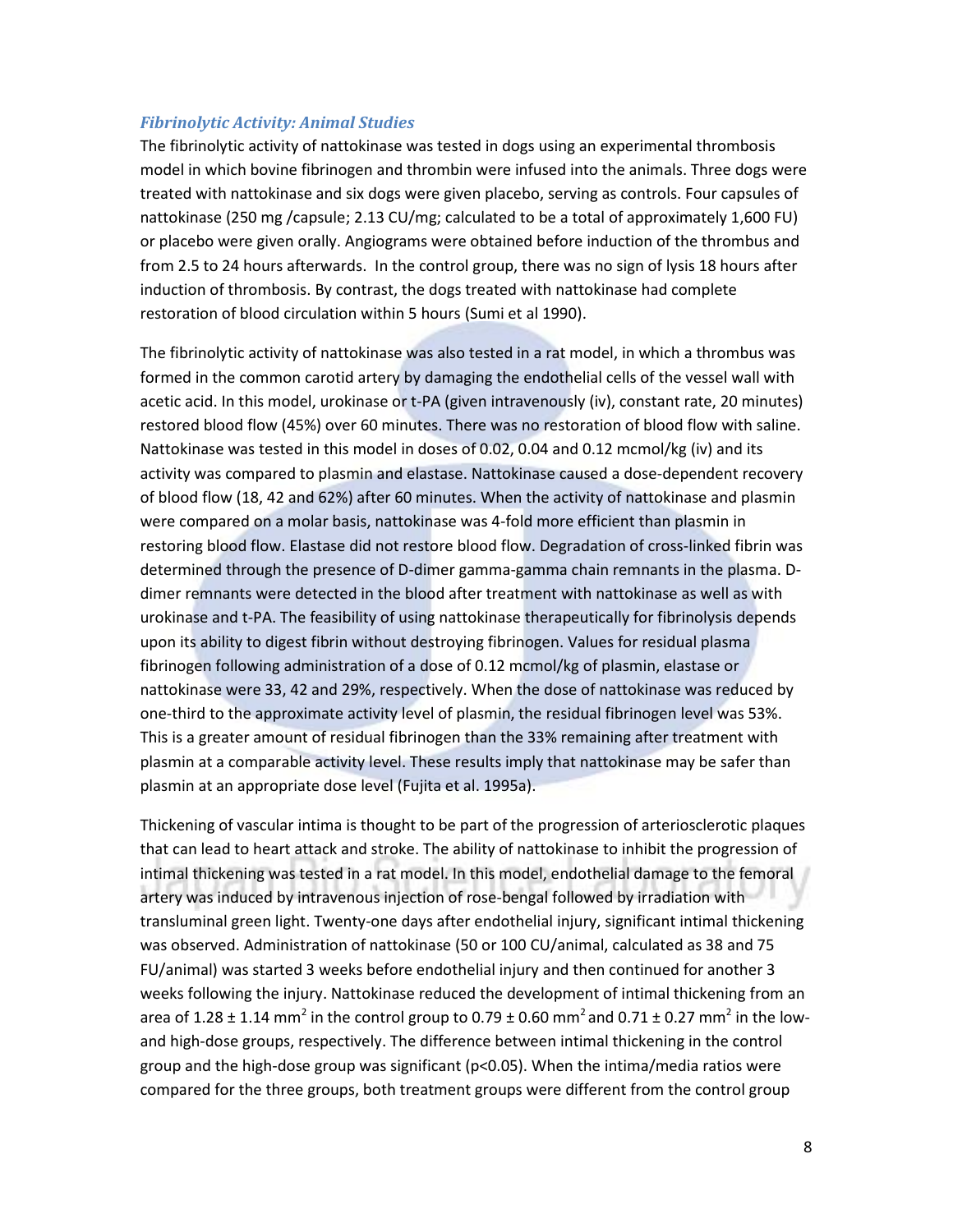(p<0.05). There was no difference between the control and treatment animals in the time taken to develop occlusion following injury. However, differences were observed in the morphology of the mural thrombi. In the control group, the center of the vessel reopened with mural thrombi attached to the vessel walls. In the nattokinase groups, thrombi near the vessel walls showed lysis and most thrombi were detached from the vessel wall surface. The control group had thrombi attachment lengths measuring  $858 \pm 430$  mm at 8 hours after injury. Nattokinase reduced the attachment length in a dose-dependent manner. The attachment length for the high-dose group was 173  $\pm$  105 mm, significant shorter than the control group (p<0.05). Bleeding times for the three groups were not different (Suzuki et al. 2003).

## *Fibrinolytic Activity: Clinical Studies*

Preliminary evidence that nattokinase would have an effect in humans was reported by Dr Sumi and co-workers in 1990. Twelve healthy volunteers (men and women, 21-55 years old) were given a single dose of 200 g natto (estimated to be 6,000 FU) or a control of boiled soybeans in a cross-over single-dose study with a 2-week interval. Blood was collected from 2 to 24 hours after ingestion. Euglobin (clot) lysis time (ELT) decreased significantly 2, 4 and 8 hours after intake of natto compared to the soybean control. Euglobulin fibrinolytic activity (EFA) was determined by measuring the lysis area on a fibrin plate. EFA increased significantly 2, 4, 8 and 12 hours after intake of natto compared to the soybean control. In another experiment the volunteers were given 2 enteric-coated capsules containing nattokinase (650 mg/capsule; 2.13 CU/mg) 3 times a day following meals (calculated to be a total of 3,000 FU per day) for 8 days. Blood was collected each day. EFA increased gradually but not significantly over that time. The degradation products from fibrin and fibrinogen (FDP) in the serum were also measured. The FDP levels in the serum spiked on the first day and then decreased slowly over the 8 days. The levels were significantly different from baseline on days 1 through 4 (Sumi et al 1990).

In another study, a single oral dose of 30 g lyophilized natto (ca. 200 g original wet weight; estimated to have 6,000 FU) was given to 5 volunteers (51-86 years old) and blood samples were taken from 2 to 24 hours after intake. Fibrinolysis was observed for 4 to 8 hours after intake. EFA increased significantly after 4 hours and FDP measurements increased significantly 6 and 8 hours after administration. EFA increased from 1.9  $\pm$  2.7 mm<sup>2</sup> at baseline to 4.5  $\pm$  3.3 mm<sup>2</sup> after 2 hours, 13.3  $\pm$  7.2 mm<sup>2</sup> after 4 hours and 8.7  $\pm$  7.4 after 8 hours. The FDP levels at baseline, 6 hours and 8 hours were  $0.75 \pm 0.52$ ,  $5.50 \pm 2.74$  and  $2.75 \pm 1.37$  mcg/ml, respectively. The FDP was further decreased following additional intakes on the 2nd and 4th day (Sumi et al. 1996;Sumi and Maruyama 1998).

A double-blind, placebo-controlled study with 30 adults (men and women; average age 59) explored the administration of nattokinase to patients taking warfarin for maintenance purposes. The theory behind the combination of the two agents was that the addition of nattokinase might help stabilize the fibrinolytic effect of warfarin. The treatment group was given 2 capsules (1700 FU) nattokinase (NSK II) per day after breakfast for 26 weeks. As a result,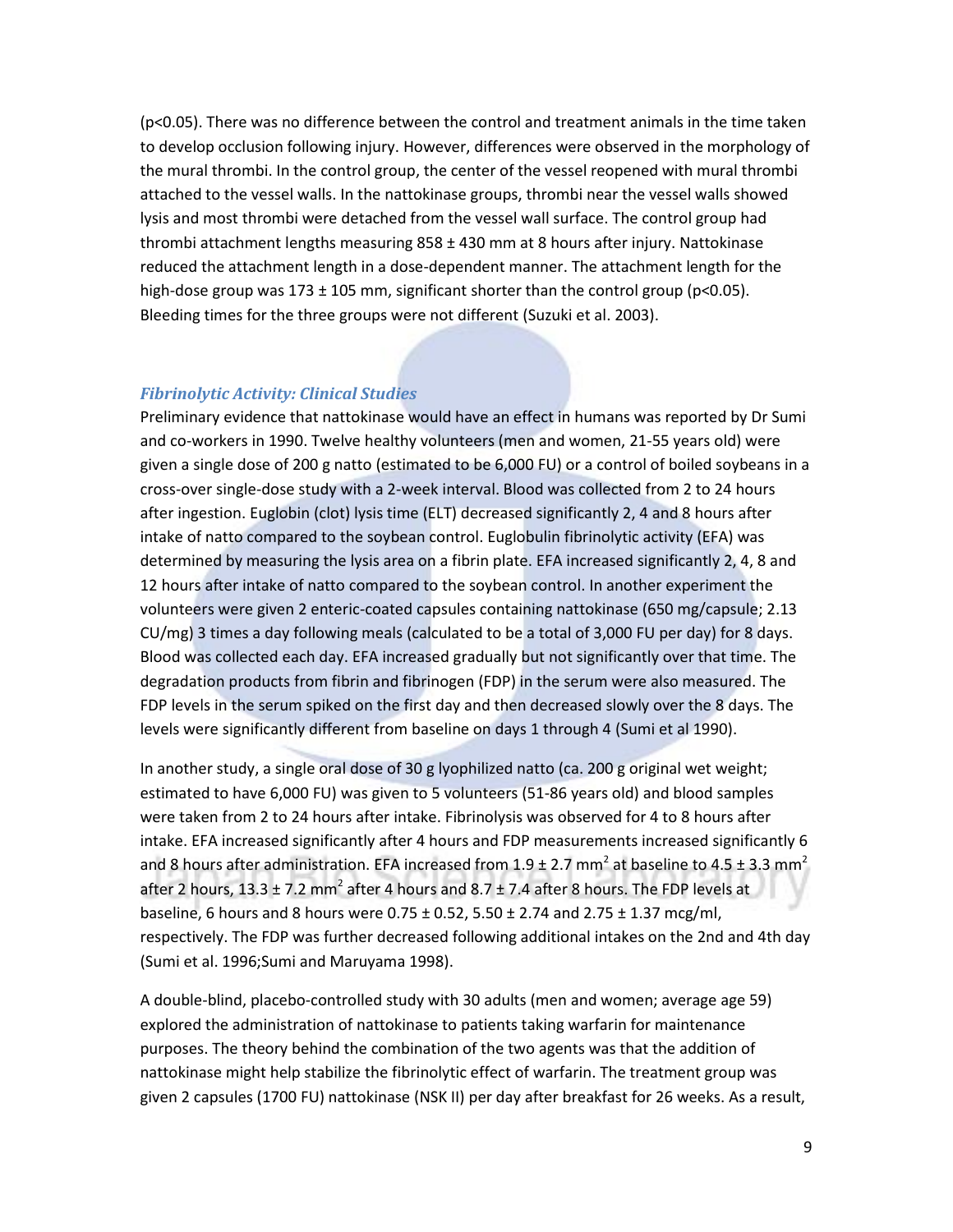there were significantly decreased rate-of-changes in prothrombin and prothrombin-INR compared to placebo (p<0.05). Treatment was especially effective for those over 60 years of age. Activated partial thromboplastin time and prothrombin time were closer to reference values compared to the placebo group after 4 months (p<0.05). In addition, lower rates of change were observed for activated partial thromboplastin time, prothrombin time, prothrombin-INR time (Ninomiya 2006).

## **Reduction of Platelet Aggregation, Rouleaux formation and Blood Viscosity**

In vitro experiments and human studies suggest that nattokinase may improve blood flow, decrease blood viscosity, reduce the stickiness of red blood cells and inhibit platelet aggregation.

## *RBC Aggregation; Blood Viscosity: In vitro*

The effects of nattokinase on red blood cell aggregation and blood viscosity were measured in an in vitro experiment. Blood samples were incubated with nattokinase in concentrations of 15.6, 31.3, 62.5 and 125 activity units/ml, resulted in 21.9%, 25.9%, 49.7% and 62.0% inhibition of red blood cell aggregation, respectively, compared to the control. Nattokinase reduced blood viscosity at lower shear rates but there were no changes in viscosity at higher shear rates (Pais et al. 2006).

## *Platelet and RBC Aggregation: Case-studies*

The effect of NSK-SD on platelet aggregation was determined in 4 subjects given a dose of 4,000 FU. Blood was drawn and platelet aggregation was measured ex-vivo before and after administration of nattokinase. Aggregation in platelet-rich plasma was induced with either collagen (1  $\mu$ g/ml) or ADP (2  $\mu$ M). ADP-induced aggregation was inhibited by approximately 50% by the blood from three men, 31, 34 and 59 years old, taken 6 hours after administration of nattokinase. The same blood samples had little effect on collagen-induced aggregation. Another individual's blood, from a 39-year-old male, demonstrated 50% inhibition of collagen-induced aggregation (12 hour blood sample), along with a smaller effect on ADP-induced aggregation (Takaoka 2005).

NSK-SD in a dose of 2,000 FU/day for 7 days was given to two subjects with red blood cells that were determined to be in active rouleaux formation (red cell stacking) by microscopic examination. The red blood cells were examined before treatment, after 1 week of treatment and then 3 weeks later. One subject was a 35-year-old male smoker, and the other a 42-year-old female who was a non-smoker. Treatment with NSK-SD returned the red blood cells to normal in both cases after 1 week of treatment. Three weeks after discontinuing treatment there were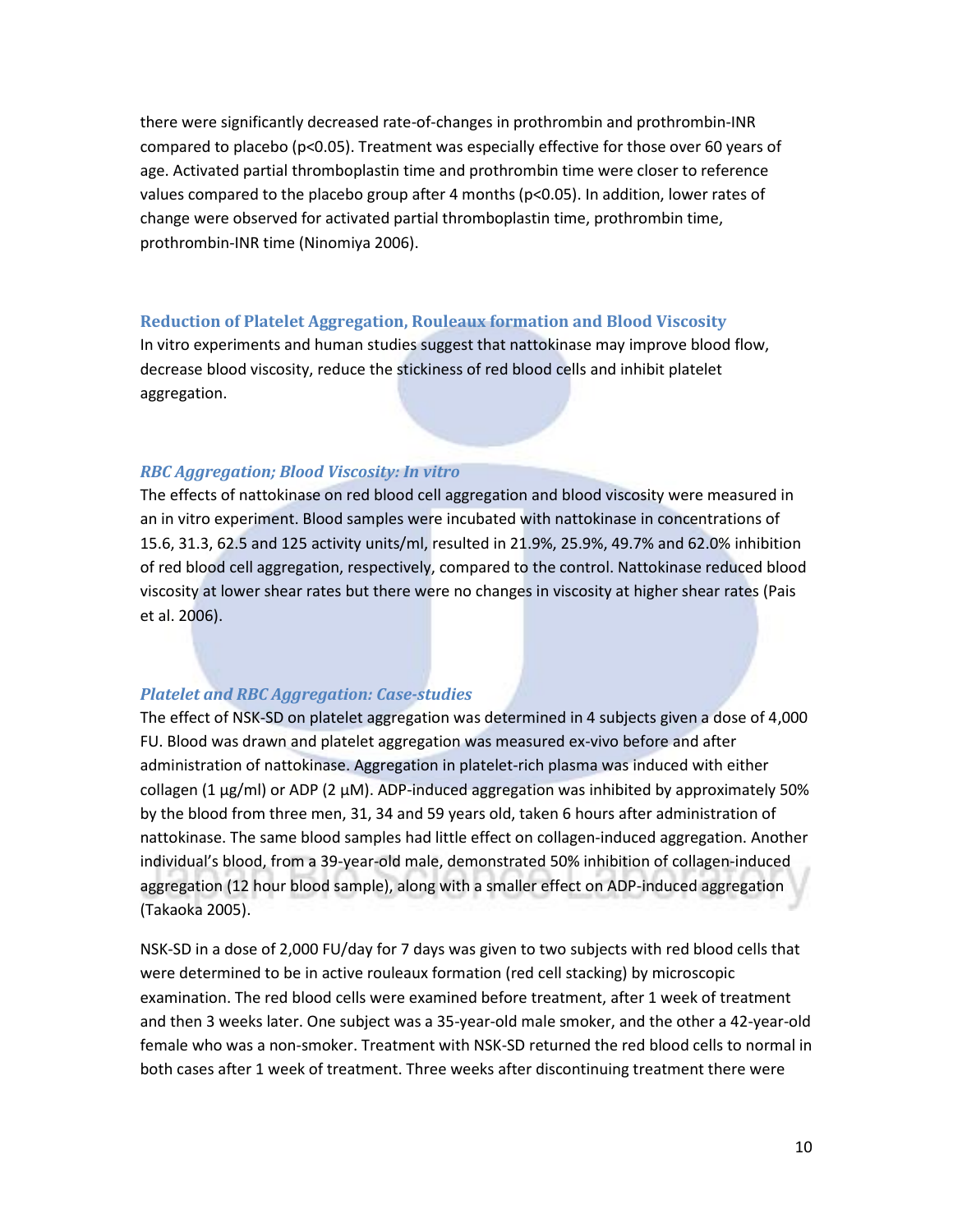signs of the red blood cells returning to their original rouleaux state. However, they had not returned to their baseline condition (Takaoka 2005).

#### *Reduction of Blood Viscosity: Clinical Study*

The effect of nattokinase on blood flow was studied in a placebo-controlled crossover clinical study with 15 healthy subjects aged 30-49 years old (7 men and 8 women). The participants were given 3 capsules NSK II (2,000 FU) in a single dose or placebo. There was a 2-week washout period before switching treatments. Blood flow was measured using the PeriScan PIM II method. In the nattokinase group there was a significant increase in blood flow in the right and left middle fingers 80, 120 and 180 minutes after intake (p<0.01). Compared to placebo there was a significant effect 180 minutes after intake (0.42  $\pm$ 0.08V compared to 0.10  $\pm$  0.11V; p=0.034). The nattokinase group also had an increase in blood flow in the back of the right and left hands at 40, 80, 120 and 180 minutes compared to baseline ( $p<0.01$ ). When the participants were subdivided according to their BMI, those with a BMI over 23 treated with nattokinase had a statistical increase in blood flow compared to those given placebo (p=0.046)(Iuchi et al 2006).

## **Inflammation**

A clinical study suggests that nattokinase has anti-inflammatory activity in subjects with levels of C-reactive protein (CRP) indicative of risk for cardiovascular disease. CRP is an acute-phase protein that is recognized as the most characterized biomarker for inflammation. In this acute study, 18 subjects, with three or more documented cardiovascular risk factors, took one dose of 100 mg NSK-SD. Blood was drawn before and up to 24 hours post-dose. CRP levels have been divided into three categories of low, moderate and high levels of risk for cardiovascular disease as follows: <1 mg/L, 1-3 mg/L and 3-10 mg/L. The subjects varied in their baseline CRP levels, including individuals in all three categories. Mean CRP levels decreased progressively for 12 hours post-dose; from 11.6  $\pm$  14.6 mg/L at baseline to 8.0  $\pm$  9.7 mg/L at 12 hours. After 24 hours the mean CRP levels rebounded to  $10.7 \pm 14.1$  mg/L. When the subjects were divided into subgroups according to baseline CRP levels, it was evident that the effect from nattokinase was greatest in those with the most elevated baseline levels. For example, a single subject with an initial CRP level of 9.9 mg/L had a reduction of 72% at 24 hours post-dose. Three subjects with CRP levels of 3 to 10 mg/L at baseline had an average reduction of 2.8 mg/L at 24 hours postdose. The study did not include a sufficient number of subjects to demonstrate a statistically significant effect (Jeske et al 2011).

#### **Lipid Levels**

A randomized, double-blind, placebo-controlled study included subjects with primary hypercholesterolemia (total cholesterol >200 mg/dl, triglycerides <350 mg/dl and blood pressure <180/110 mmHg) without any other metabolic disorders. Thirty adult men and women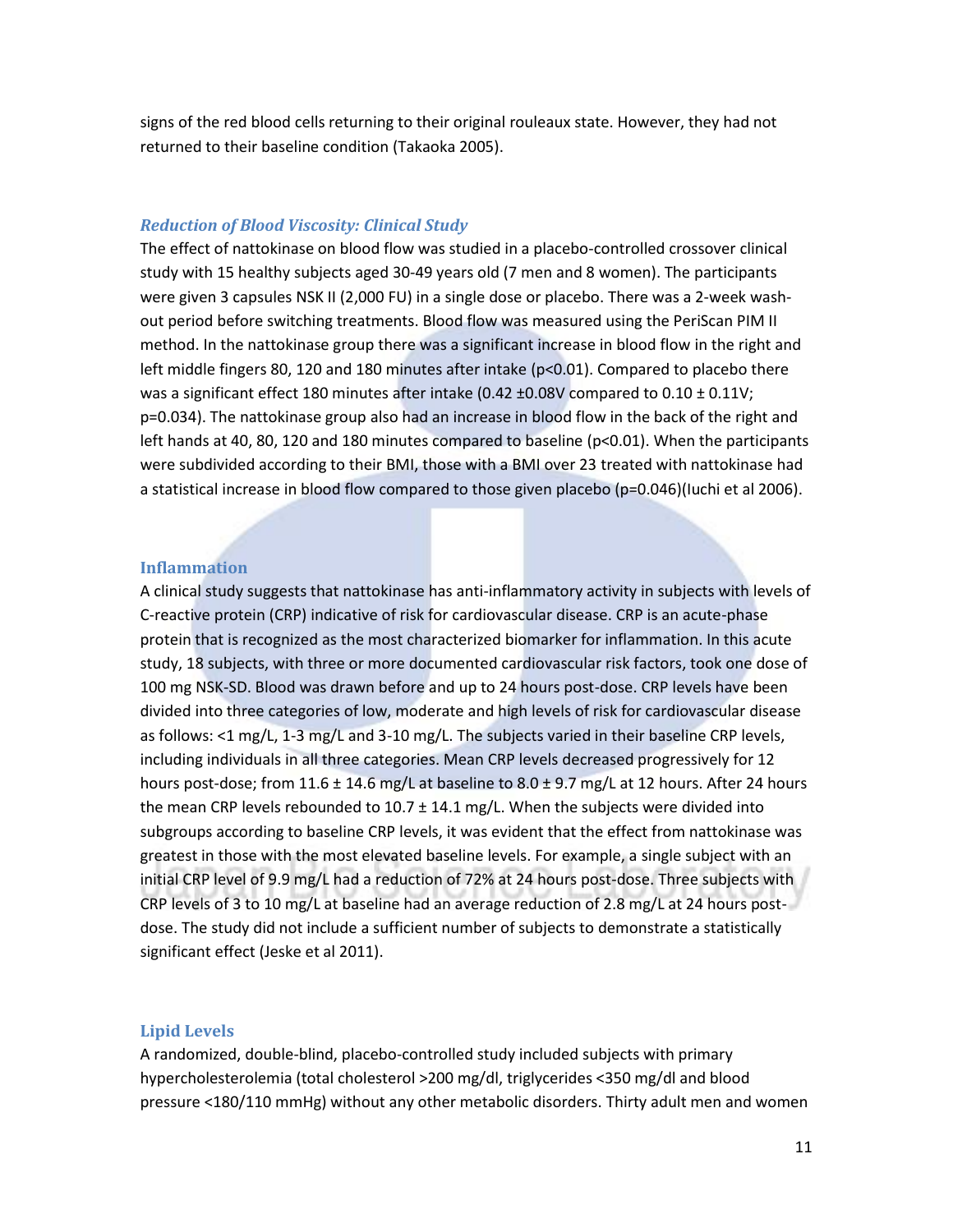(mean age 53.2 ± 9.87) received nattokinase (4000 FU) or placebo twice daily (total 8000 FU/day) for 8 weeks. All subjects were instructed to follow a low-cholesterol diet. There were no significant changes in lipid levels from baseline over time in the placebo group. The nattokinase group had greater reductions in total cholesterol than the placebo group, with 6 of the 15 subjects (40%) with cholesterol levels now <200 mg/dl after 8 weeks of treatment (compared with 2 of 14 in the placebo group. There were also greater reductions in high density lipoprotein cholesterol (HDL-C) and low density lipoprotein cholesterol (LDL-C) in the nattokinase group compared to placebo. However none of these differences reached statistical significance (Wu et al. 2009).

## **Bioavailability**

The bioavailability of nattokinase was demonstrated in a rat study that measured transport of nattokinase across the intestinal tract. A dose of 80 mg purified nattokinase/kg was administered intraduodenally to the animals and blood was drawn at intervals. Nattokinase was detected in the plasma 3 and 5 hrs after administration. In addition, a half-hour after administration of nattokinase, fibrinogen degradation products were measured in the plasma. Coagulation time, determined as plasma re-calcification time, was prolonged compared to baseline at the 3 and 5 hour time points following administration of nattokinase (Fujita et al. 1995b).

A follow-up pharmacokinetic study was conducted with 11 healthy adults (male and female, ages 21-65 years old) who took a single dose of NSK-SD (100 mg, 2,000 FU). Blood was drawn before and up to 48 hours after ingestion of the nattokinase. The presence of nattokinase in serum was detected via an ELISA assay using a rabbit polyclonal anti-nattokinase capture antibody. The peak plasma concentration occurred at  $13.3 \pm 2.5$  hrs post-dose. Nattokinase was significantly increased in serum from 2 to 24 hours post-dose compared to baseline (p<0.05) (Ero et al 2011).

## **Safety**

## **Summary of the Evidence for the Safety of NSK-SD**

Nattokinase is an enzyme present in a common Japanese food called natto. It has thus been consumed as a food without adverse effect for more than 1,000 years. NSK-SD, produced by JBSL, is a product that has been tested for safety in a number of studies elaborated below. NSK-SD was demonstrated to be non-mutagenic in the Ames assay with 5 strains of bacteria and in a chromosomal aberration study conducted in CHL/IU cells. NSK-FD and NSK-SD have been found to be non-toxic in a series of rodent studies with administration of a single dose and repeat dosing for 28 and 90 days with a dose of 20,000 FU/kg. The LD<sub>50</sub> was determined to be more than 20,000 FU/kg body weight (more than 1,000 mg/kg).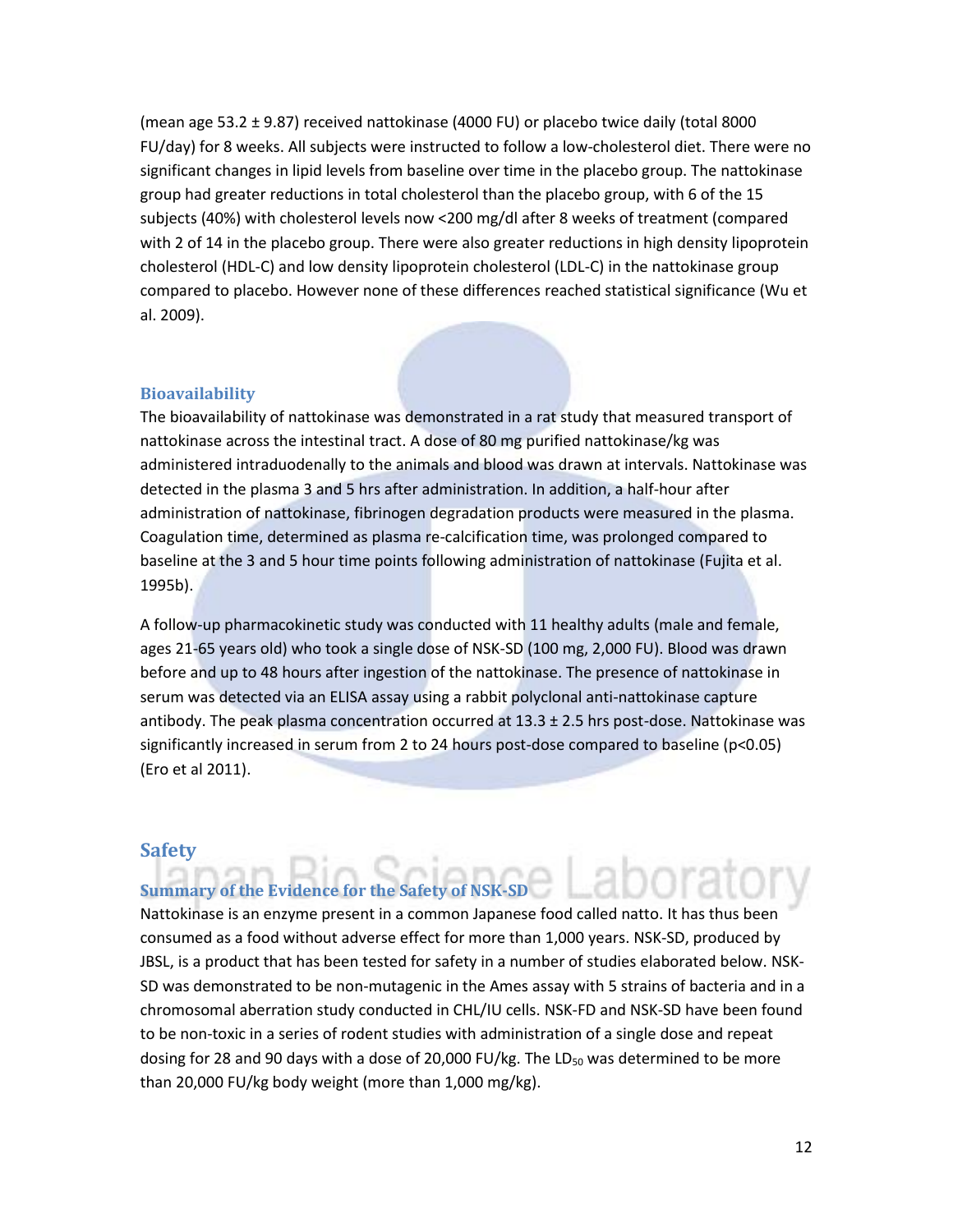The safety of NSK II has been tested in a randomized, double-blind human clinical study with 31 healthy men and women given a dose of 3 capsules per day (2,000 FU/day) for 4 weeks. The safety of nattokinase has also been tested in combination with heparin in acute stroke victims and in combination with warfarin in those taking it as a maintenance prophylactic. In both these studies nattokinase was safely administered along with the other fibrinolytic agents.

In conclusion, nattokinase appears to be safe to take at the recommended dose. However, it would be prudent for those who are taking other fibrinolytic agents, or have a bleeding disorder, to seek the advice of their physician before taking nattokinase

## **Traditional Use**

Nattokinase is an enzyme present in a common Japanese food called natto. It has thus been consumed in a food without adverse effect for more than 1,000 years (Sumi et al 1987). According to the Japanese Ministry of Agriculture, Forestry and Fisheries, 125,000 tons of soybeans were used for natto production in 2009 and approximately 150,000 tons of natto (3 million servings) were consumed in Japan in 2010 (MAFF 2011).

## **Mutagenicity Studies**

Nattokinase was demonstrated to be non-mutagenic in the Ames assay with 5 strains of bacteria and in a chromosomal aberration study conducted in CHL/IU cells. The mutagenic potential of nattokinase (20,000 FU/g) was tested in five strains of bacteria: *Salmonella typhimurium* TA98, TA1537, TA100, TA1535 and *Escherichia coli* WP2uvrA. Nattokinase was tested at 6 dose levels, the top level being 5,000 mcg/plate. Negative and positive controls were included. Positive controls included: AF-2 (2-(2-furyl)-3-(5-nitro-2-fyryl) acrylamide, 9-aminoacridine and sodium azide, as well as 2-aminoanthracene with metabolic activation (S9 liver homogenate enzymes). A dose ranging study, from 5,000 mcg/plate to 15.5 mcg/plate revealed neither mutagenicity nor growth inhibition. The main test using doses of 5,000µg to 156µg/plate did not reveal any colony counts exceeding 2 times the negative control at any dose level (Fuji Biomedix. 2003a)**.**

Tests for cell growth inhibition and chromosomal aberration were conducted using CHL/IU cells originating from the lung of a female Chinese hamster. NSK- SD (20,000 FU/g) was found to inhibit cell growth abruptly at 0.156 mg/ml and higher concentrations. The chromosomal aberration test was performed at concentrations lower than those that caused inhibition of cell growth. NSK- SD was incubated with the cells for 6 hours (short term) with and without metabolic activation (S9) and for 25 hours (long term). The period of 25 hours was selected as it is 1.5 times the cell cycle for the CHL/IU cells. The chromosomal aberration test was conducted short term without metabolic activation at three doses (0.156, 0.110 and 0.078 mg/ml) and with metabolic activation at three slightly lower concentrations (0.110, 0.078 and 0.055 mg/ml). The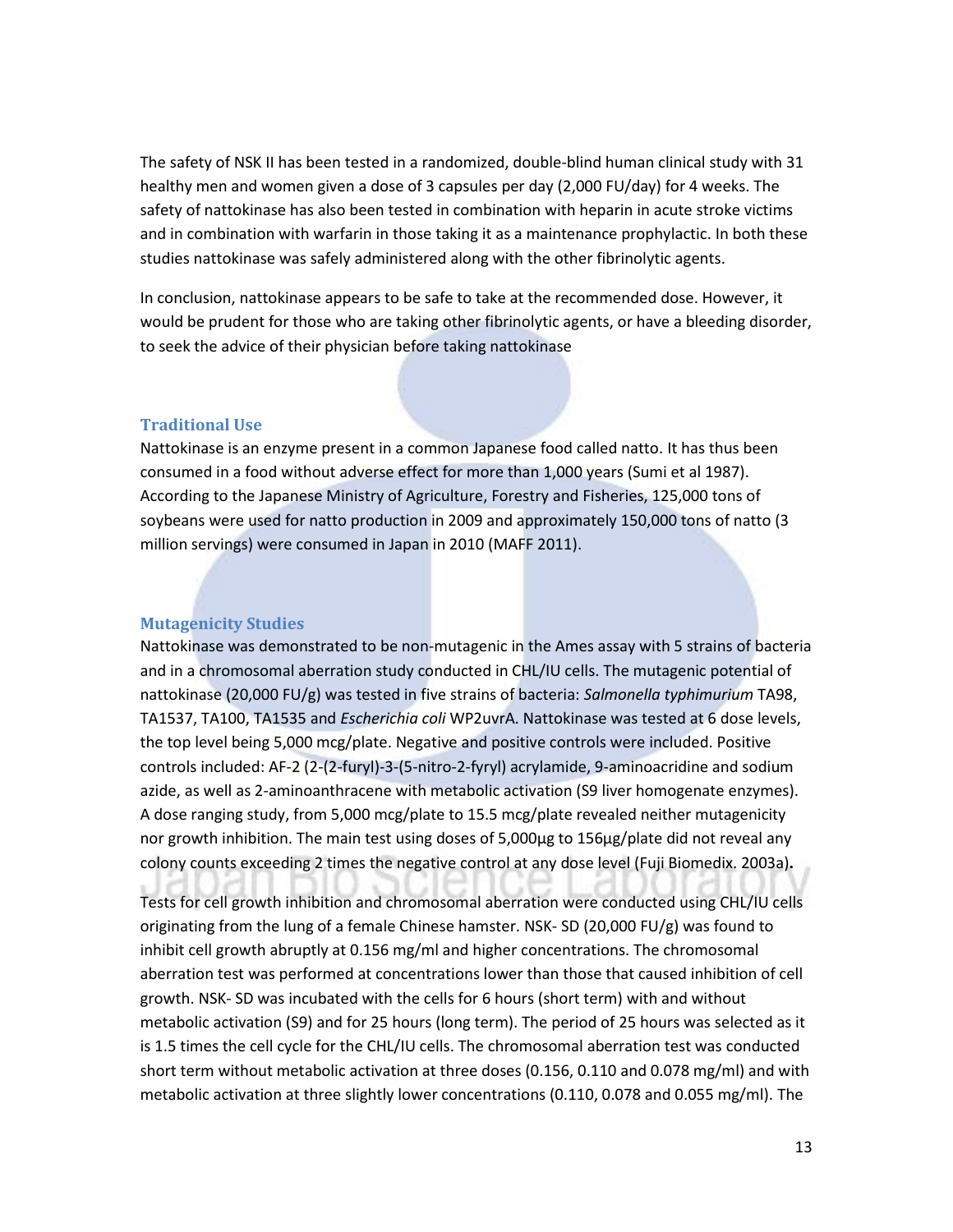long term test was conducted using the latter concentrations. Both positive and negative controls were included. The results of the experiments were that chromosomal aberration was observed at less than 5% at all dose-levels and there were no dose-related trends. The researchers concluded that nattokinase did not produce chromosomal aberrations in CHL/IU cells at the concentrations tested (Fuji Biomedix. 2003b).

## **Animal Studies**

#### *Acute Single-Dose Study*

NSK-FD freeze-dried powder (approximately 10,000 FU/g) was tested for toxicity in Sprague-Dawley rats given a single oral dose. A group of 10 rats (5 male and 5 female) were given 2,000 mg (20,000 FU) /kg bodyweight and another group, with the same number of animals, were given placebo. The animals were observed for 14 days and at the end of that time they were examined for gross pathology. The study methodology was based upon guidelines established by the Japanese Pharmaceutical Ministry of Health and Welfare (1997). No deaths occurred as a result of treatment. One day after dosing, diarrhea was observed in 2 males and soft stools in 3 males and all females. No abnormalities were observed in the remainder of the 14 days. Normal bodyweight gains proceeded during the observation period. No abnormalities were observed at necropsy (BILIS 1999).

### *Repeat-Dose 28-Day Study*

A repeat-dose study of 28 days was conducted using Sprague-Dawley rats. A dose of 167 mg/kg/day nattokinase (20,000 FU/g nattokinase; 3,340 FU/kg bw) was administered orally to 6 males and 6 females. Another group, with the same number of animals, was given placebo. The amount of nattokinase was calculated as being equivalent to 100 times the usual intake of natto (50 g) taken by a 60 kg person. The animals were observed for clinical signs, body weight, food consumption, urinalysis and ophthalmological health. The study methodology was based upon guidelines established by the Japanese Ministry of Health and Welfare (1997). At the end of 28 days the animals were bled for hematological and blood chemistry analysis, as well as euthanized for necropsy and histopathological examination. No toxic effects were attributed to nattokinase (Fuji Biomedix. 2002)**.**

### *Repeat-Dose 90-Day Study*

A repeat dose of 90 days (13 weeks) was also conducted using Sprague-Dawley rats. This study included three oral doses of 100, 300 and 1000 mg/kg/day nattokinase (21,900 FU/g) and also included a control group. The 4 groups of animals consisted of 24 animals each: 12 males and 12 females. The study methodology was based upon guidelines established by the Japanese Ministry of Health and Welfare (1997). At the end of the study there were no deaths, no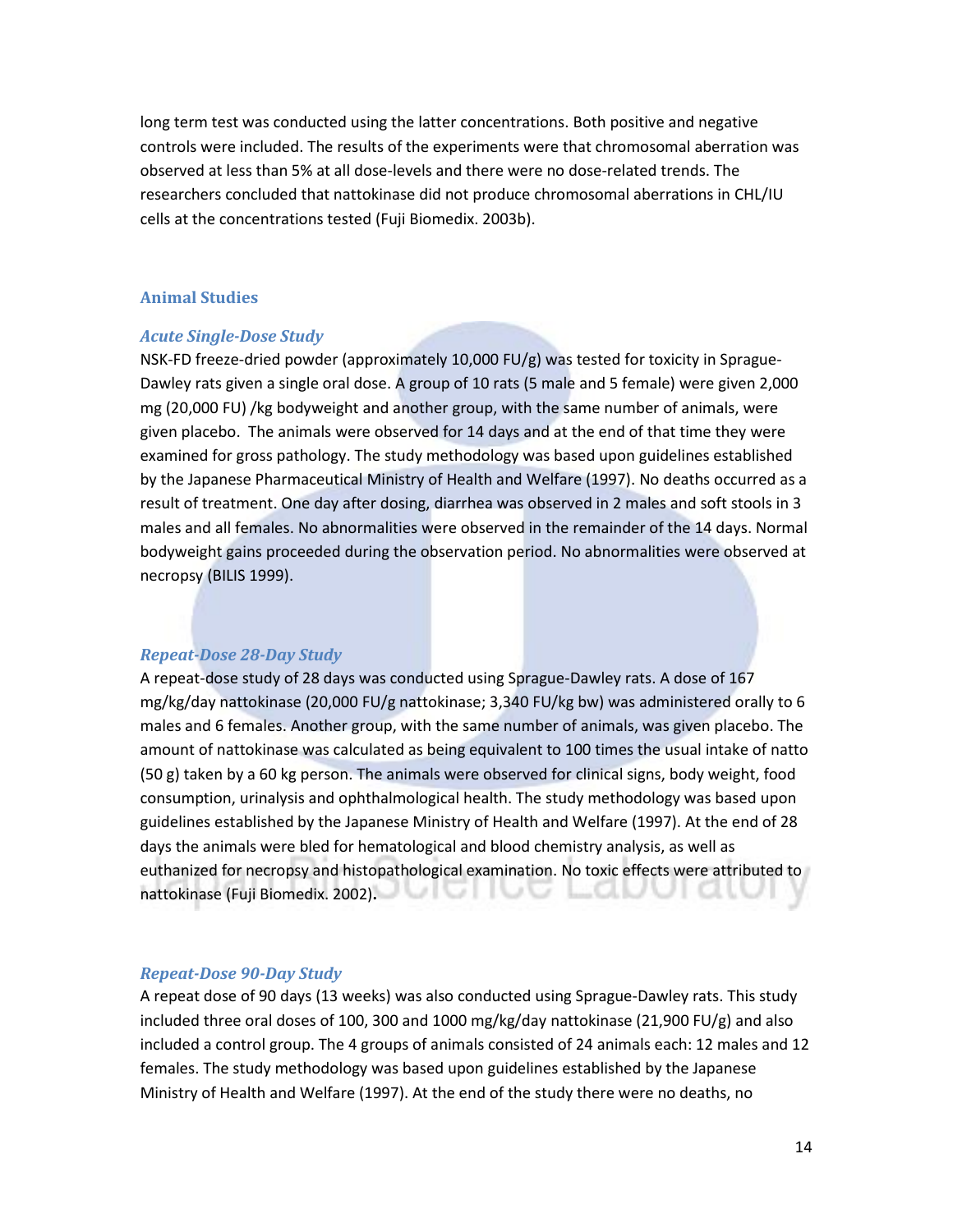nattokinase-related changes in clinical signs, body weight, food consumption, ophthalmological health, urinalysis (including water consumption), hematology, blood chemistry or pathology (Bozo Research Center 2004).

#### **Clinical Studies**

The safety of NSK II was tested in a randomized, double-blind human clinical study with 31 healthy men and women (20-64 years old; BMI between 18 and 28) (Ogasawara et al. 2006). Nine volunteers (5 men and 4 women) took a placebo and 22 volunteers (10 men and 12 women) took NSK II. The dose was three capsules (2,000 FU) per day for 4 weeks followed by a 2-week observation period. The volunteers visited the clinic at the beginning of the study, after 4 weeks of treatment and then 2 weeks after that. During visits to the clinic a health interview was conducted during which body weight, blood pressure and pulse rate were measured. In addition, blood was taken and urine was collected. Subjective symptoms were noted in a daily diary. No significant adverse effects were reported for either group. Mild adverse events reported for the placebo group were diarrhea (4 individuals) and back pain (1 individual). Mild adverse effects reported for the treatment group were diarrhea (3 individuals), common cold (2 individuals), constipation (1), pimples (1), stomach pain (1), menstrual cramps (1), constipation (1), and headache (1). Body weight increased by a small amount in both the placebo and treatment groups and it was not considered to clinically relevant. There were also minor changes in hematological profiles in both groups that were not deemed clinically significant. There was no effect on blood pressure or pulse and no significant changes in urine analysis. The researchers concluded that taking 3 capsules daily of NSK II for 4 weeks is safe.

An open label study evaluated the safety of nattokinase as an additional oral fibrinolytic agent for those who had suffered a stroke. The study included 12 adults (men and women; average age 53.3) who presented to the hospital in a conscious state with acute mild to moderate ischemic stroke of non-cardiac origin. All patients were administered heparin s.c. (7,600 IU/day) and an anti-platelet drug (low dose aspirin 150 mg-325 mg or Clopidogrel). They were also treated for 7 days with nattokinase (6,000 FU/day; 3 doses of 2,000 FU). The subjects were then monitored for 3 months (90 days). No deaths occurred during the course of the study. There were no reported incidents of hemorrhagic transformation of the infarct as confirmed by CT scan. The outcomes of the patients were evaluated using three internationally recognized scales: National Institute of Health Stroke Scale, Modified Rankin Scale and Barthel Index. According to these scales, 5 patients had an overall favorable response. Coagulation and fibrinolytic assays were performed on days 1, 2 and 7. Significant changes compared to day 1 were are follows: bleeding time increased on day 7, clotting time increased on days 2 and 7, prothrombin time decreased on day 7, activated partial thromboplastin time decreased on day 2, and D-dimmer levels decreased on days 2 and 7. There were three adverse events that may possibly have been attributed to nattokinase: 1) prolonged activated partial thromboplastin time, 2) moderate hematemesis and 3) an abnormal liver function test. All of these events were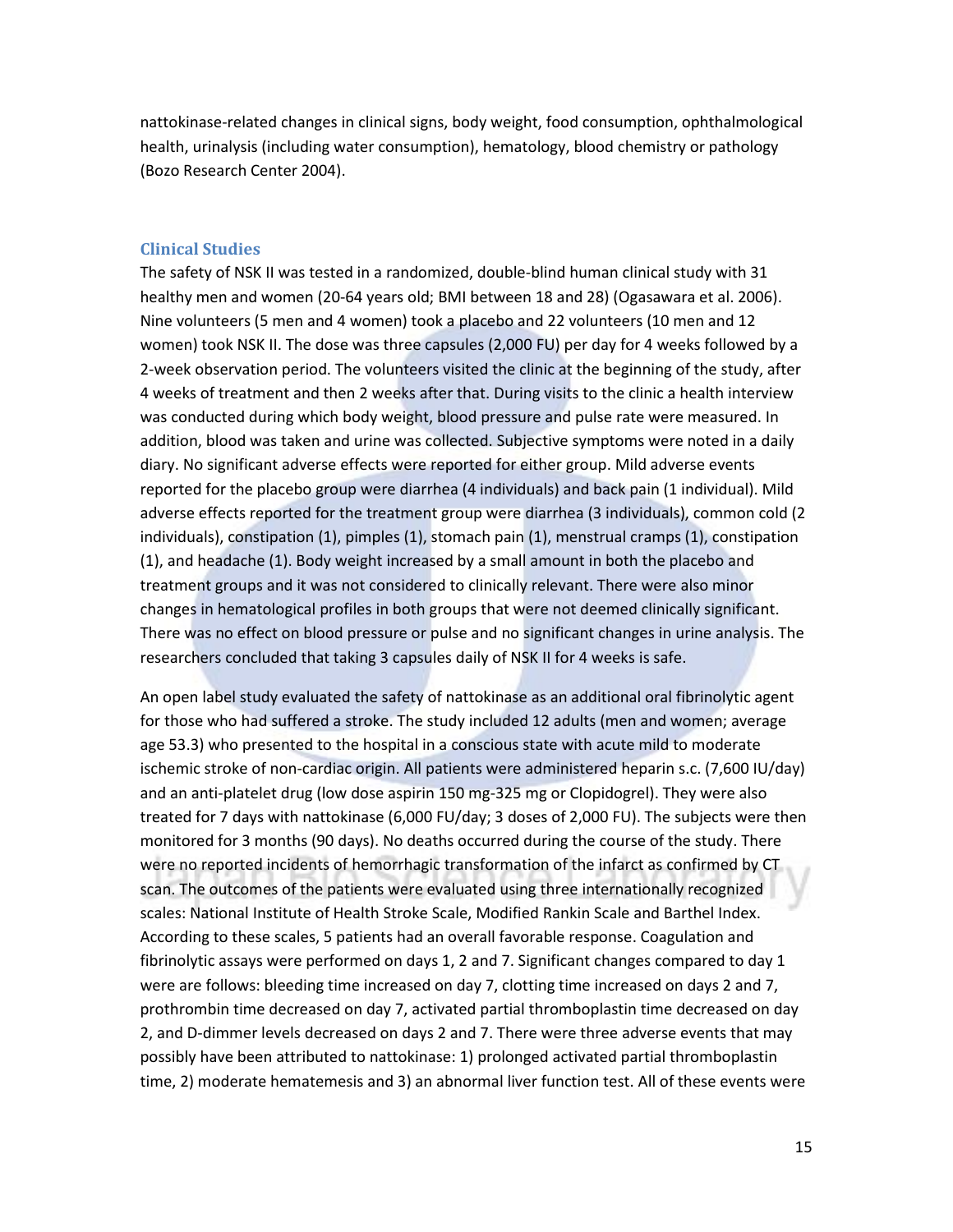temporary. The study authors declared that the study showed that nattokinase could be safely administered to stroke patients as an adjunct to standard medical treatments (Shah et al. 2004).

A further study explored the safety of the administration of nattokinase to patients taking warfarin for maintenance purposes. This was a double-blind, placebo-controlled study with 30 adults (men and women; average age 59). The treatment group was given 2 capsules (1700 FU) nattokinase (NSK II) per day after breakfast for 26 weeks. There were no adverse effects reported due to the combination of the two agents and the authors suggested that parallel administration of nattokinase and warfarin may be possible (Ninomiya 2006).

### *Case Report*

A case report was published recently describing a 52-year old woman in Taiwan who experienced an acute cerebellar hemorrhage that may have been linked to consumption of 400 mg nattokinase for 7 consecutive days (Chang et al. 2008). The report was complicated by the fact that the patient was taking low-dose aspirin and anti-hypertensive agents. She also had high blood pressure and a family history of cerebral hemorrhage. No information was given on her prognosis or progress after discontinuing nattokinase. The brand and activity of the nattokinase was also not reported.

## *Bacillus subtilis natto*

The safety of the bacteria used to make natto, Bacillus subtilis, was tested in mice (ICR-strain; 5 weeks old). A single oral inoculation of control or 7.55 x  $10^8$  CFU were given to two groups of 10 animals each (5 males and 5 females in each group). The mice were observed for 14 days after inoculation. As a result, no deaths occurred, there were no abnormalities in general health, body weight, no treatment-related abnormalities in the histopathology examination during autopsy and no bacteria in any of the tissues examined during autopsy. The researchers concluded that the bacteria used in the production of NSK-SD held no potential for infectivity, pathogenicity or toxicity (Japan Biological Science Inc. 2003).

## o Science Laboratory **Allergenicity**

NSK-SD is derived from soybeans, which as a potential allergy-provoking ingredient must be declared as such in labels. However there is no soy left in the final NSK-SD product.

#### **MSDS**

A Material Safety data Sheet for NSK-SD is available and it describes the material as not having a Hazards Classification.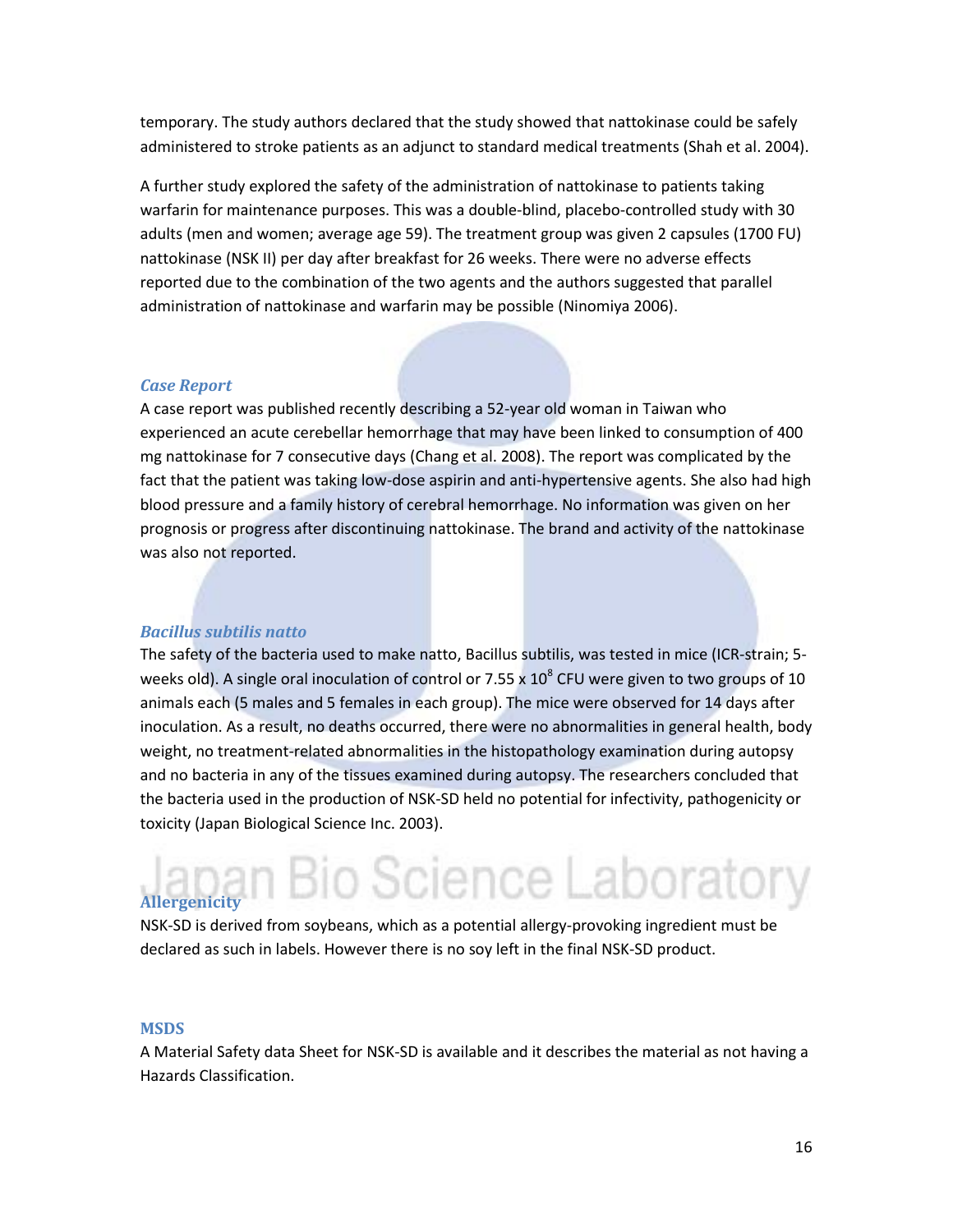## **How NSK-SD differs from competitors' proteins**

The characteristics of nattokinase are dependent on the strain of the bacteria and the characteristics of the soybeans used to produce it, as well as the industrial processing techniques. JBSL has discovered and enhanced a proprietary strain of *Bacillus subtilis natto* that produces maximal yield and potency of nattokinase when exposed to a select soybean crop using proprietary processing and growth techniques.

The distinctiveness of nattokinase products can be described with physical characteristics of the protein, activity of the protein and vitamin  $K_2$  content. Several competitors' products were compared to NSK-SD and found to have different characteristics.

Proteins such as nattokinase can be characterized by mass, charge and purity using gel electrophoresis. Other nattokinase products were compared to NSK-SD using several gel electrophoresis techniques (SDS-PAGE, IEF and 2-DIGE). The SDS-PAGE run depicted differences in the molecular weight and the IEF revealed differences in electric charge (pI). The 2-DIGE compared the proteins in the same gel using fluorescent dyes. The results show that the molecular weights and pI's of the competitors' products were different from that of NSK-SD. These results suggest that the proteins are different. These physical differences could result in functional differences.

The functional (enzymatic activity) profile of the nattokinase in NSK-SD was also compared to that of other nattokinase products. Enzymatic degradation products created by incubating the nattokinases with oxidized insulin B-chain protein at 37<sup>o</sup>C were characterized using HPLC. The results showed different degradation patterns of the oxidized insulin B-chain with different products. Another difference between NSK-SD and other products was the amount of fibrinolytic activity. In addition, NSK-SD has no vitamin  $K_2$  content, whereas competitors' products showed measureable amounts of vitamin  $K_2$ 

Japan Bio Science Laboratory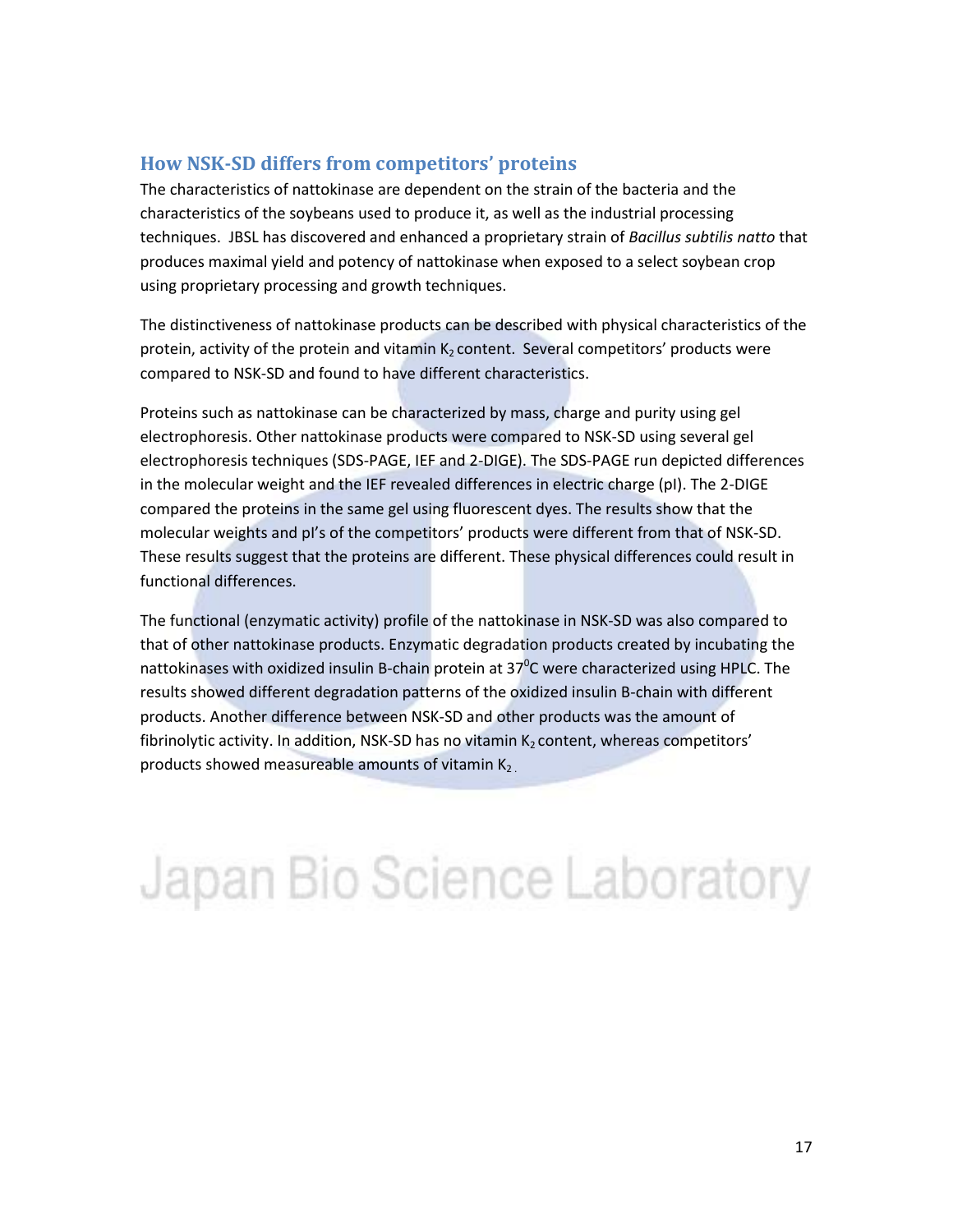| Reference<br>(Author,<br>date)                     | <b>Study</b><br><b>Design</b>               | <b>Subjects</b>                                     | <b>Primary Endpoint</b> | Preparation/<br><b>Dose</b>                                 | <b>Main Results</b>                                                                                                                                         |
|----------------------------------------------------|---------------------------------------------|-----------------------------------------------------|-------------------------|-------------------------------------------------------------|-------------------------------------------------------------------------------------------------------------------------------------------------------------|
| Ero et al,<br>2011                                 | Single<br>dose                              | n=11, healthy<br>men & women,<br>21-65 yrs          | Pharmacokinetics        | NSK-SD<br>2,000 FU                                          | T-max $13.3 \pm 2.5$ hrs                                                                                                                                    |
| Maruyama<br>& Sumi,<br>1998                        | Open<br>4 days                              | n=5, high blood<br>pressure                         | Hypertension            | 30 g extract<br>6400 FU                                     | $\sqrt{\ }$ systolic & diastolic<br>blood pressure                                                                                                          |
| Krishnan<br>Med Assoc,<br>2003                     | R, PC x-<br>over<br>4 weeks                 | n=20, men &<br>women, various<br>illnesses          | Hypertension            | NSK-II<br>4000 FU                                           | ↓systolic blood<br>pressure compared<br>to baseline<br>$(p=0.039)$                                                                                          |
| Kim et al,<br>2008                                 | R,PC<br>8 weeks                             | n=73, men &<br>women,<br>hypertensive,<br>20-80 yrs | Hypertension            | NSK-II<br>2000 FU                                           | $\sqrt{\ }$ systolic & diastolic<br>blood pressure,<br>$\nu$ plasma renin, all<br>compared to<br>placebo (p<0.05)                                           |
| Sumi et al,<br>1990                                | PC <sub>x</sub> -<br>over<br>single<br>dose | n=12, healthy<br>men & women,<br>21-55 yrs          | Fibrinolytic            | 200 g Natto<br>6000 FU est.                                 | ELT $\bigvee$ 2,4,8 hrs after<br>compared to control<br>(p<0.005); EFA 个<br>2,4,8, 12 hrs after<br>compared to control<br>(p<0.005)                         |
| Sumi et al,<br>1990                                | CT<br>8 days                                | n=12, healthy<br>men & women,<br>21-55 yrs          | Fibrinolytic            | Natto, 3000 FU<br>est. (divided<br>dose following<br>meals) | EFA $\uparrow$ gradual over<br>days, ns; FDP spiked<br>on day 1 (p<0.001),<br>then decreased<br>slowly over 8 days                                          |
| Sumi et al,<br>1996; Sumi<br>&<br>Maruyama<br>1998 | Single<br>dose                              | n=5, healthy,<br>51-86 yrs                          | Fibrinolytic            | Natto, 6000 FU<br>est.                                      | EFA $\uparrow$ 4 hrs post<br>dose (p<0.05); FDP<br>个 6 & 8 hrs post<br>dose (p<0.05), this<br>effect was less after<br>2nd & 3rd dose 2<br>and 5 days later |

## **Table 1: Nattokinase (NSK-SD) Clinical Data**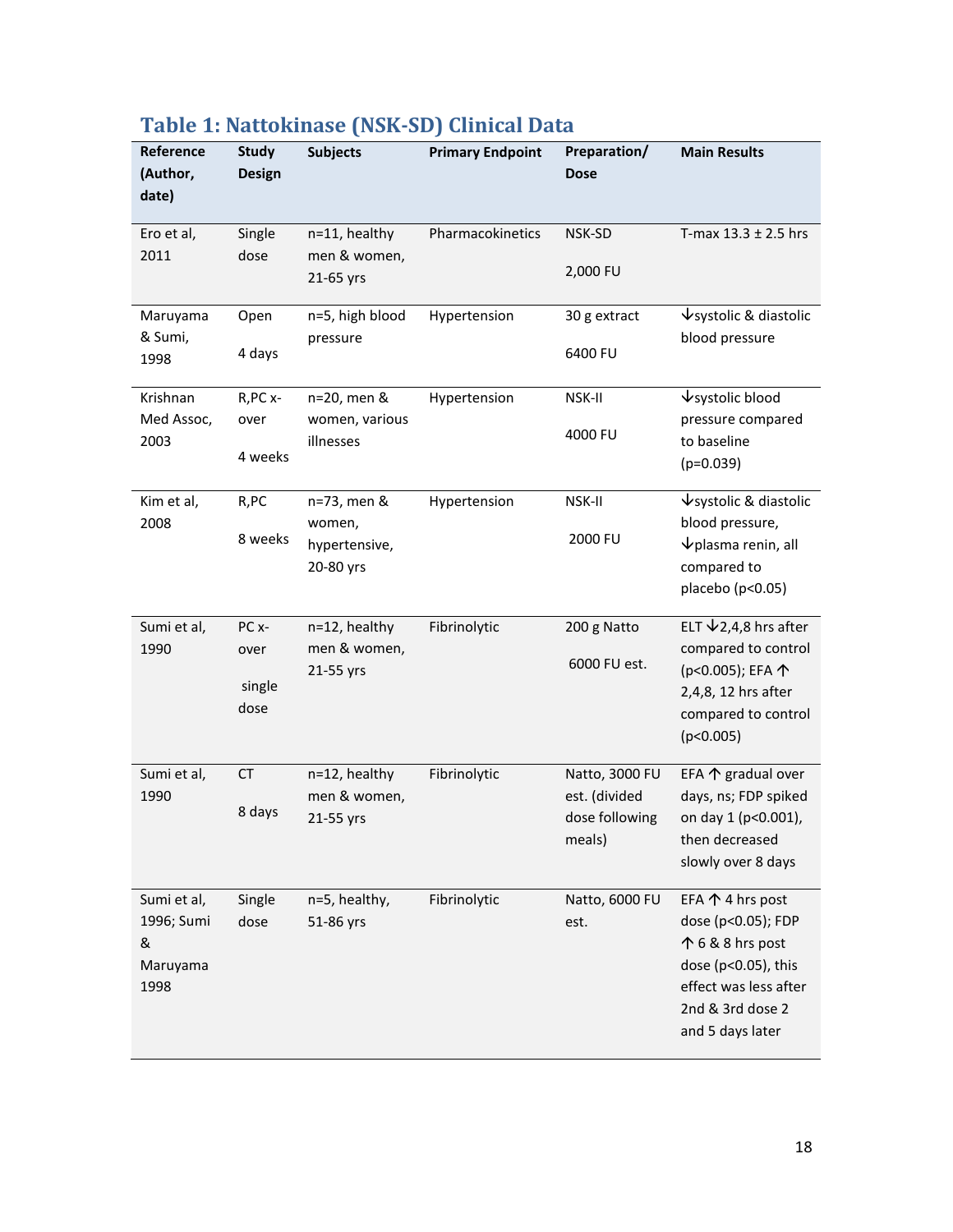| Ninomiya,    | R, DB, PC              | n=30 men &                             | Fibrinolytic           | <b>NSKII</b>   | Stabilized INR, $\psi$                                                                                  |
|--------------|------------------------|----------------------------------------|------------------------|----------------|---------------------------------------------------------------------------------------------------------|
| 2006         | 26 wks                 | women (avg. 59<br>yrs) on warfarin     |                        | 1700 FU        | rate of change<br>(p<0.05)                                                                              |
| Takaoka,     | Single                 | n=10, men &                            | Platelet               | NSK-SD         | Ex-vivo ADP induced                                                                                     |
| 2005         | dose                   | women, 22-59<br>yrs                    | aggregation            | 4000 FU        | platelet aggregation<br>$\sqrt{50\%}$ ; collagen<br>induced aggregation<br>no effect in 75%<br>subjects |
| Takaoka,     | 1 wk                   | $n=2$ , man &                          | <b>RBC</b> in rouleaux | <b>NSK II</b>  | RBC to normal after                                                                                     |
| 2005         |                        | woman, RBC in<br>rouleaux<br>formation | formation<br>(stacked) | <b>2000 FU</b> | 1 week, effect<br>partially reversed 2<br>weeks after<br>discontinuing<br>treatment                     |
| luchi et al, | PC <sub>x</sub> -      | n=15, healthy                          | <b>Blood viscosity</b> | <b>NSK II</b>  | 个blood flow in                                                                                          |
| 2006         | over<br>single<br>dose | men & women,<br>30-49 yrs              |                        | 2000 FU        | fingers & back of<br>hands compared to<br>baseline, 80, 120,<br>180 min afterwards                      |
| Jeske et al, | single                 | n=18, men &                            | Inflammation           | NSK-SD         | CRP levels $\forall$ for                                                                                |
| 2011         | dose                   | women,<br>cardiovascular<br>disease    | (CRP)                  | 2000 FU        | those with elevated<br>levels (8-40 mg/L) at<br>baseline                                                |
|              |                        |                                        |                        |                |                                                                                                         |

ELT = euglobin lysis time; EFA = euglobin fibrinolytic activity; FDP = fibrinogen degradation product; RBC = red blood cells

# Japan Bio Science Laboratory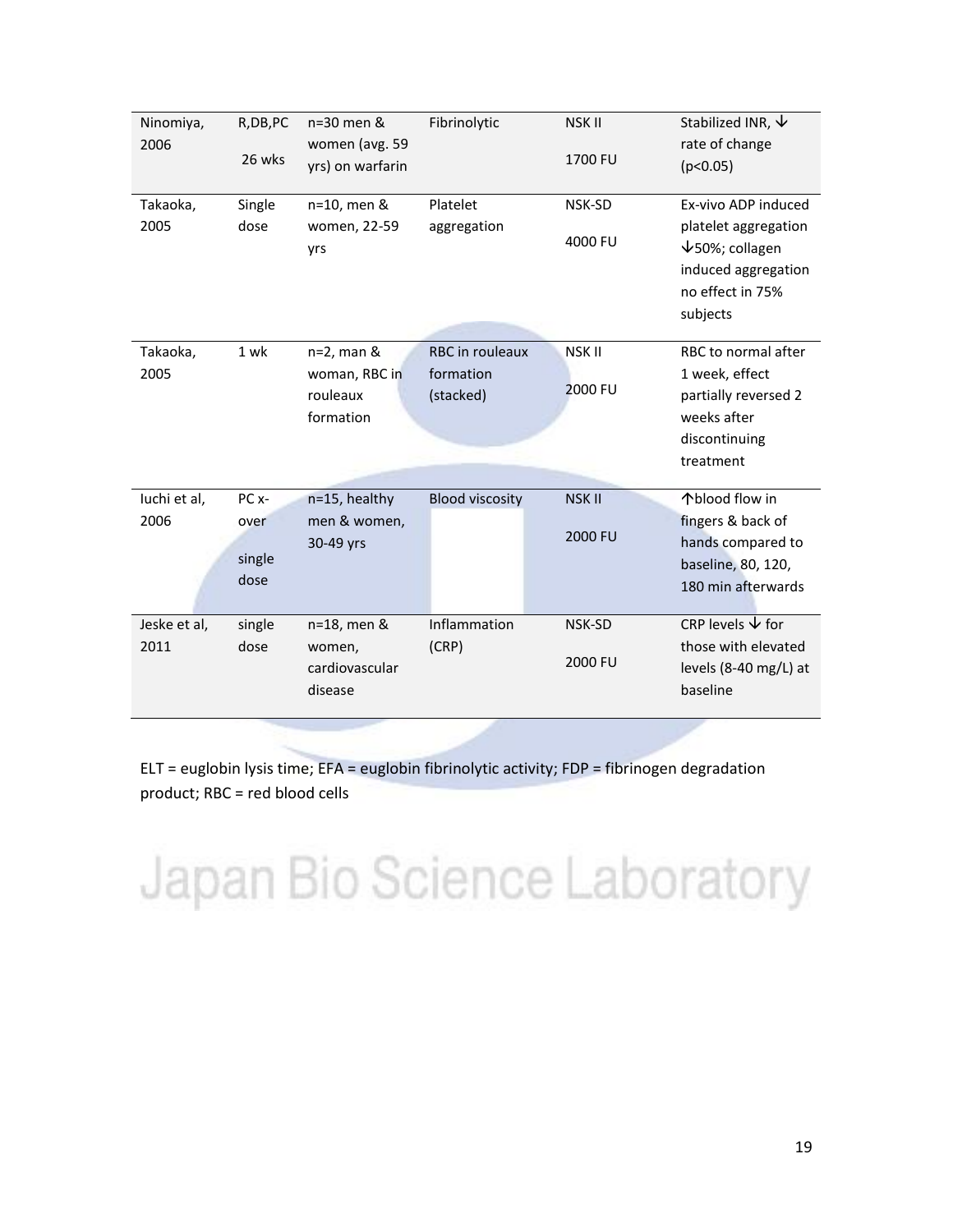## **Appendix: Blood Clotting Biochemistry & Pharmacology**

## *Clotting mechanisms*

Blood coagulation or blood clotting is the transformation of blood into a solid gel called a clot or thrombus. The clot consists of a lattice of a protein polymer known as fibrin in combination with activated platelets. Clotting occurs in response to injury in the blood vessel.

Blood clots are produced as a result of a complex cascade of biochemical reactions. At each step of the cascade, an inactive plasma protein is converted to an enzyme or coenzyme, which in turn catalyzes the generation of the next enzyme in the sequence. At the end of the clotting cascade, the plasma protein prothrombin is converted to the enzyme thrombin. Thrombin causes several polypeptides to be split from fibrinogen. The fibrinogen remnants then bind to each other to form fibrin. Fibrin is strengthened by cross linking caused by an enzyme called factor XIIIa.

Two pathways can initiate the formation of fibrin: the intrinsic pathway in which everything needed is in the blood and the extrinsic pathway in which a cellular component (thromboplastin, also called tissue factor) is needed. The intrinsic pathway involves factor XII which becomes activated to factor XIIa following contact with damaged endothelium. Factor XIIa catalyzes the activation of XI to factor XIa, which in turn activates factor IX to factor IXa, and factor X to factor Xa, which is the enzyme that converts prothrombin to thrombin. The extrinsic pathway begins with a protein called tissue factor (which is not a plasma protein). Tissue factor is located on the outer plasma membrane of various tissue cells including fibroblasts and other cells below the endothelium. Tissue factor binds to plasma protein factor VII, which is activated to factor VIIa, which in turn catalyzes the activation of factor X to Xa, and in turn factor IX.

The liver plays a role in clotting by producing many of the plasma clotting factors. The liver also produces bile salts that are important for the intestinal absorption of vitamin K. The liver requires vitamin K for the production of fibrinolytic proteins and several clotting factors (factors II, VII, IX and X).

## *Anti-clotting mechanisms*

Anti-clotting mechanisms include factors that limit clot formation and the fibrinolytic system that dissolves the clot once it is formed. Mechanisms that limit clot formation include plasma proteins such as tissue factor pathway inhibitor (TFPI), protein C, protein S and antithrombin III.

TFPI is secreted mainly by endothelial cells and acts during the ignition phase of clotting. It binds to complexes between tissue factor and factor VIIa, inhibiting the ability of these complexes to generate factor Xa.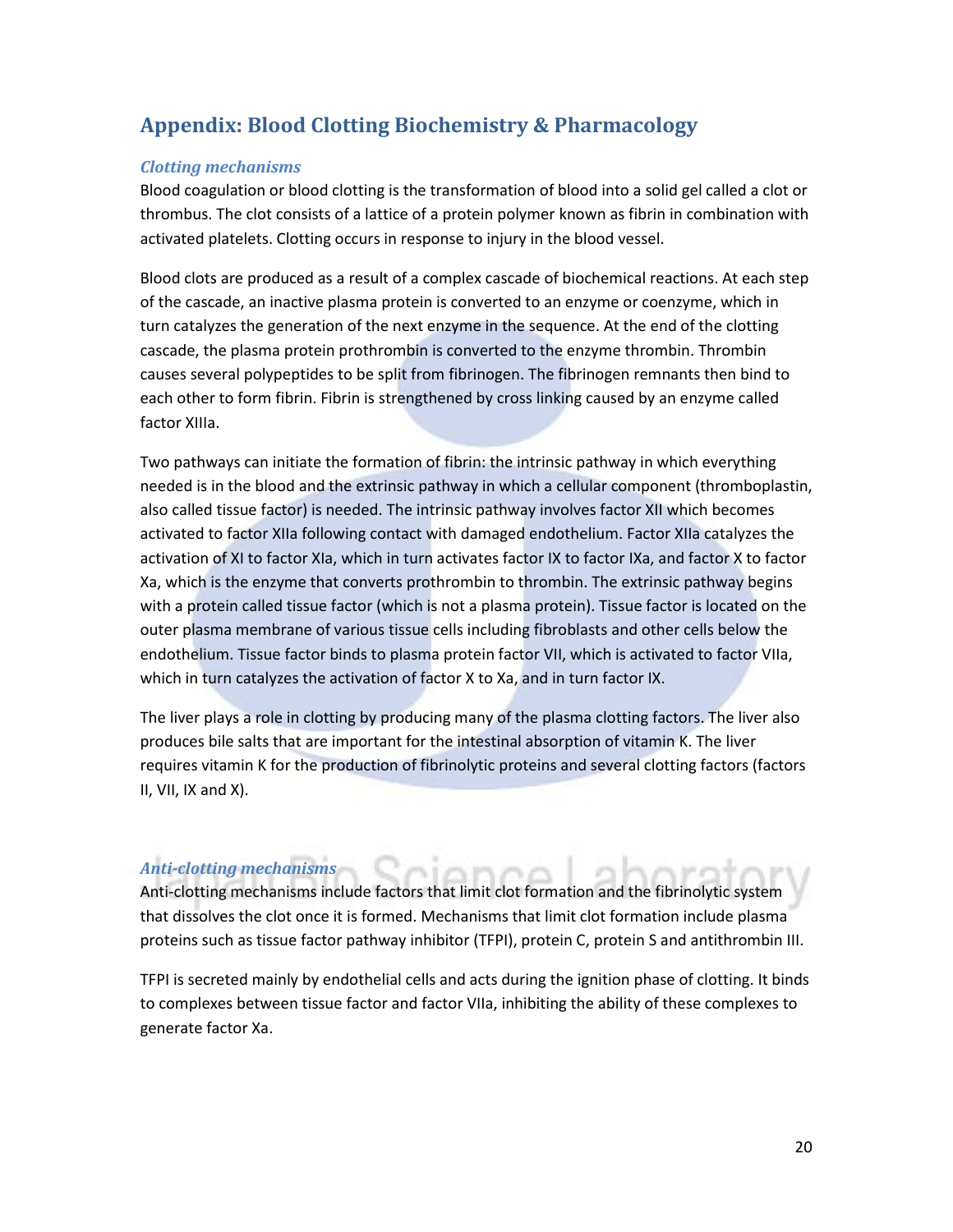Thrombin can bind to an endothelial cell receptor called thrombomodulin, eliminating its clotproducing effects. The bound thrombin then binds to a particular plasma protein, protein C. The binding of thrombin activates protein C, which in combination with another plasma protein inactivates factors VIIIa and Va. (Thrombin directly activates factors VIII and V and indirectly inactivates them via protein C). Antithrombin can inactivate thrombin after binding to heparin. There is an endogenous heparin present on the surface of endothelial cells.

The fibrinolytic (thrombolytic) system contains a plasma proenzyme, plasminogen, which can be transformed to its active form by plasminogen activators. The active form of plasminogen is the enzyme plasmin. Once formed, plasmin digests fibrin thereby dissolving the clot. An example of a plasminogen activator is tissue plasminogen activator (t-PA), which is secreted by endothelial cells. During clotting, both plasminogen and t-PA bind to fibrin and become incorporated throughout the clot. t-PA is a weak enzyme that requires the presence of fibrin to catalyze the generation of plasmin from plasminogen.

## *Anti-clotting drugs*

A brief summation of current drugs (aspirin, warfarin, heparin and streptokinase) used to inhibit blot clotting is included here to place in context the activity of nattokinase. Aspirin inhibits the cyclooxygenase enzyme, which, in turn, prevents the generation of prostaglandins and thromboxanes. Thromboxane  $A_2$ , which is produced by platelets, causes platelet activation and aggregation. Low doses of aspirin cause a steady state inhibition of platelet cyclooxygenase activity, which reduces platelet aggregation in the blood. Vitamin K is required for the synthesis of clotting factors by the liver. Drugs that interfere with the action of vitamin K are a class of pharmaceutical known as oral anticoagulants. The most well known is warfarin (Coumadin<sup>®</sup>). Heparin, a naturally occurring endothelial cell co-factor for antithrombin III, can be administered as a drug which then binds to endothelial cells. Heparin facilitates the action of antithrombin III and reduces platelet function through inhibition of thrombin agonists. Plasminogen activators dissolve a clot after it is formed (known as thrombolytic therapy). Administration of t-PA or a proteolytic drug called streptokinase reduces the amount of tissue damage when injected into the blood within 3 hours of a heart attack or occlusive stroke.

# Japan Bio Science Laboratory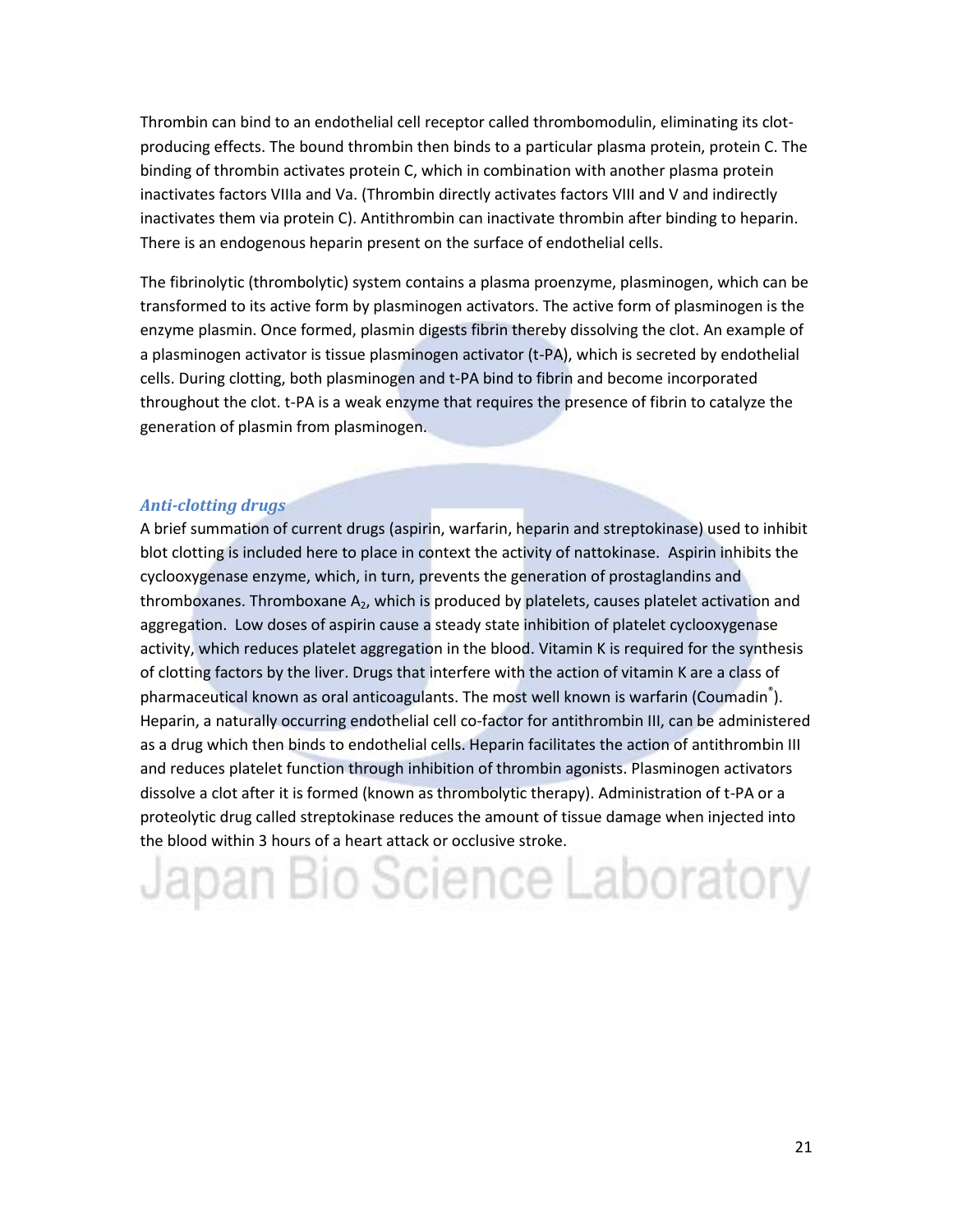## **References**

BILIS 1999, *Final report: Single-oral dose toxicity study of biozyme NSK-FD powder in rats.*, Environmental Biological Life Science research Center, Inc.

Bozo Research Center, Inc. 2004, *Report: 13-week oral toxicity study of Nattokinase DS (NSK-SD) in rats.* B-5170.

Chang, Y.Y., Liu, J.S., Lai, S.L., Wu, H.S., & Lan, M.Y. 2008. Cerebellar hemorrhage provoked by combined use of nattokinase and aspirin in a patient with cerebral microbleeds. *Intern.Med*, 47, (5) 467-469 available from: PM:18310985

Ero, M., Ng, C., Chou, R., Mihailovski, T., Ballard, C., Esplana, A., Harvey, N., & Lewis, B. A pilot study on the serum pharmacokinetics of nattokinase in humans following a single oral daily dose. 2011.

Ref Type: Unpublished Work

Ero, M. & Lewis, B. 2008, *Coagulation profile of nattokinase.* Machaon Diagnostics, Inc..

Fuji Biomedix., L. 2002, *Final Report: Oral repeated dose 28-day toxicity study of Nattokinase DS in rats.* FBM 02-2704 .

Fuji Biomedix., L. 2003a, *Final Report: Reverse-Mutation Assay in bacteria.* FBM 02-8766.

Fuji Biomedix., L. 2003b, *Final Report: Chromosomal Aberration Test.* FBM 02-8767.

Fujita, M., Hong, K., Ito, Y., Fujii, R., Kariya, K., & Nishimuro, S. 1995a. Thrombolytic effect of nattokinase on a chemically induced thrombosis model in rat. *Biol Pharm Bull*, 18, (10) 1387- 1391 available from: PM:8593442

Fujita, M., Hong, K., Ito, Y., Misawa, S., Takeuchi, N., Kariya, K., & Nishimuro, S. 1995b. Transport of nattokinase across the rat intestinal tract. *Biol Pharm Bull*, 18, (9) 1194-1196 available from: PM:8845803

Fujita, M., Ito, Y., & Nishi 1995c. Characterization of nattokinase-degraded products from human fibrinogen or cross-linked fibrin. *Fibrinolysis*, 9, 157-164

Fujita, M., Nomura, K., Hong, K., Ito, Y., Asada, A., & Nishimuro, S. 1993. Purification and characterization of a strong fibrinolytic enzyme (nattokinase) in the vegetable cheese natto, a popular soybean fermented food in Japan. *Biochem Biophys Res Commun*, 197, (3) 1340-1347 available from: PM:8280151

Iuchi, S., Dokai, H., & Shionoya, K. 2006. Improvement of blood flow increase by ingestion of NSK-II. *Food Style 21.*, 10(8), 78-90.

Japan Biological Science Inc. 2003, *Final report: pathogenicity study of nattokinasr DS (NSK-SD) producing bacteria in mice.* JBS-03-MOPG-549.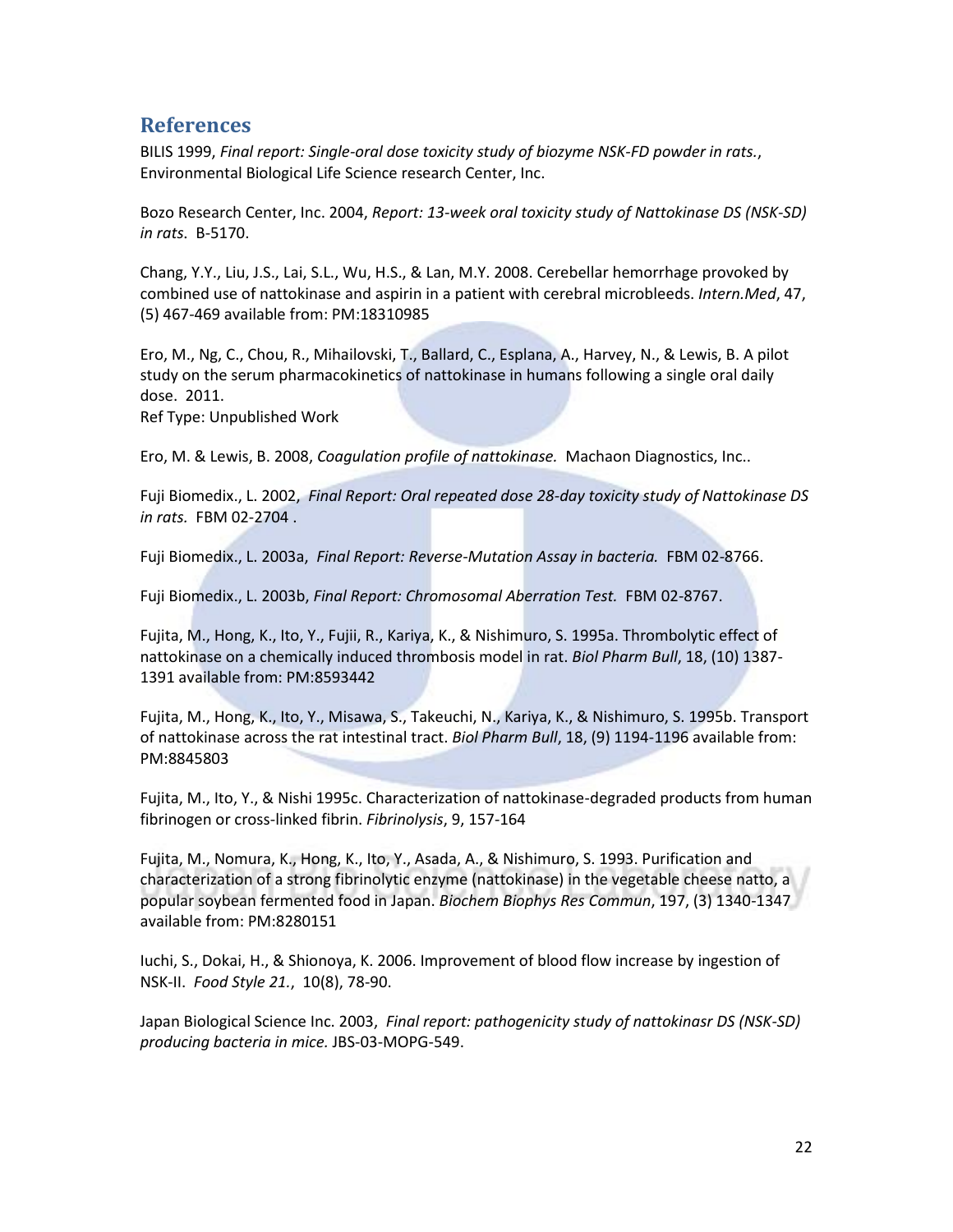Jeske, W., Ng, C., Ballard, C., Harvey, N., Mihailovski, T., Lewis, B., & Ero, M. Evaluating the effects of nattokinasem on C-reactive protein levels in adults at risk for cardiovascular disease. 2011.

Ref Type: Unpublished Work

Kim, J.Y., Gum, S.N., Paik, J.K., Lim, H.H., Kim, K.C., Ogasawara, K., Inoue, K., Park, S., Jang, Y., & Lee, J.H. 2008. Effects of nattokinase on blood pressure: a randomized, controlled trial. *Hypertens.Res*, 31, (8) 1583-1588 available from: PM:18971533

Krishnan Medical Association SC. 2003, *Effect of NSK-SD on blood pressure by oral administration*.

Lloyd-Jones, D.M., Hong, Y., Labarthe, D., Mozaffarian, D., Appel, L.J., Van, H.L., Greenlund, K., Daniels, S., Nichol, G., Tomaselli, G.F., Arnett, D.K., Fonarow, G.C., Ho, P.M., Lauer, M.S., Masoudi, F.A., Robertson, R.M., Roger, V., Schwamm, L.H., Sorlie, P., Yancy, C.W., & Rosamond, W.D. 2010. Defining and setting national goals for cardiovascular health promotion and disease reduction: the American Heart Association's strategic Impact Goal through 2020 and beyond. *Circulation*, 121, (4) 586-613 available from: PM:20089546

MAFF. Ministry of Agriculture, Forestry and Fisheries Annual Report. 2011. [http://www.maff.go.jp/e/index.html.](http://www.maff.go.jp/e/index.html) Ref Type: Online Source

Maruyama, M. & Sumi, H. 1998, "Effect of natto diet on blood pressure.," Japan Technology Transfer Association (JTTAS), pp. 1-3.

Nakamura, T., Yamagata, Y., & Ichishima, E. 1992. Nucleotide sequence of the subtilisin NAT gene, aprN, of Bacillus subtilis (natto). *Biosci Biotechnol Biochem*, 56, (11) 1869-1871 available from: PM:1369081

Ninomiya, J. 2006, *Clinical Study report: Investigative research for effects of ingestion of natural Super Kinase II; a nattokinase soft gel capsule.* Japan Medical School.

Ogasawara, K., Iuchi, S., & Shionoya, K. 2006. Report of Research: an oral safety study of nattokinase containing food, Natural Super Kinase II: a randomized, placebo controlled, doubleblind study. *Progress in Medicine*, 26, (5) 5

Pais, E., Alexy, T., Holsworth, R.E., Jr., & Meiselman, H.J. 2006. Effects of nattokinase, a profibrinolytic enzyme, on red blood cell aggregation and whole blood viscosity. *Clin Hemorheol.Microcirc.*, 35, (1-2) 139-142 available from: PM:16899918

Pearson, T.A., Mensah, G.A., Alexander, R.W., Anderson, J.L., Cannon, R.O., III, Criqui, M., Fadl, Y.Y., Fortmann, S.P., Hong, Y., Myers, G.L., Rifai, N., Smith, S.C., Jr., Taubert, K., Tracy, R.P., & Vinicor, F. 2003. Markers of inflammation and cardiovascular disease: application to clinical and public health practice: A statement for healthcare professionals from the Centers for Disease Control and Prevention and the American Heart Association. *Circulation*, 107, (3) 499-511 available from: PM:12551878